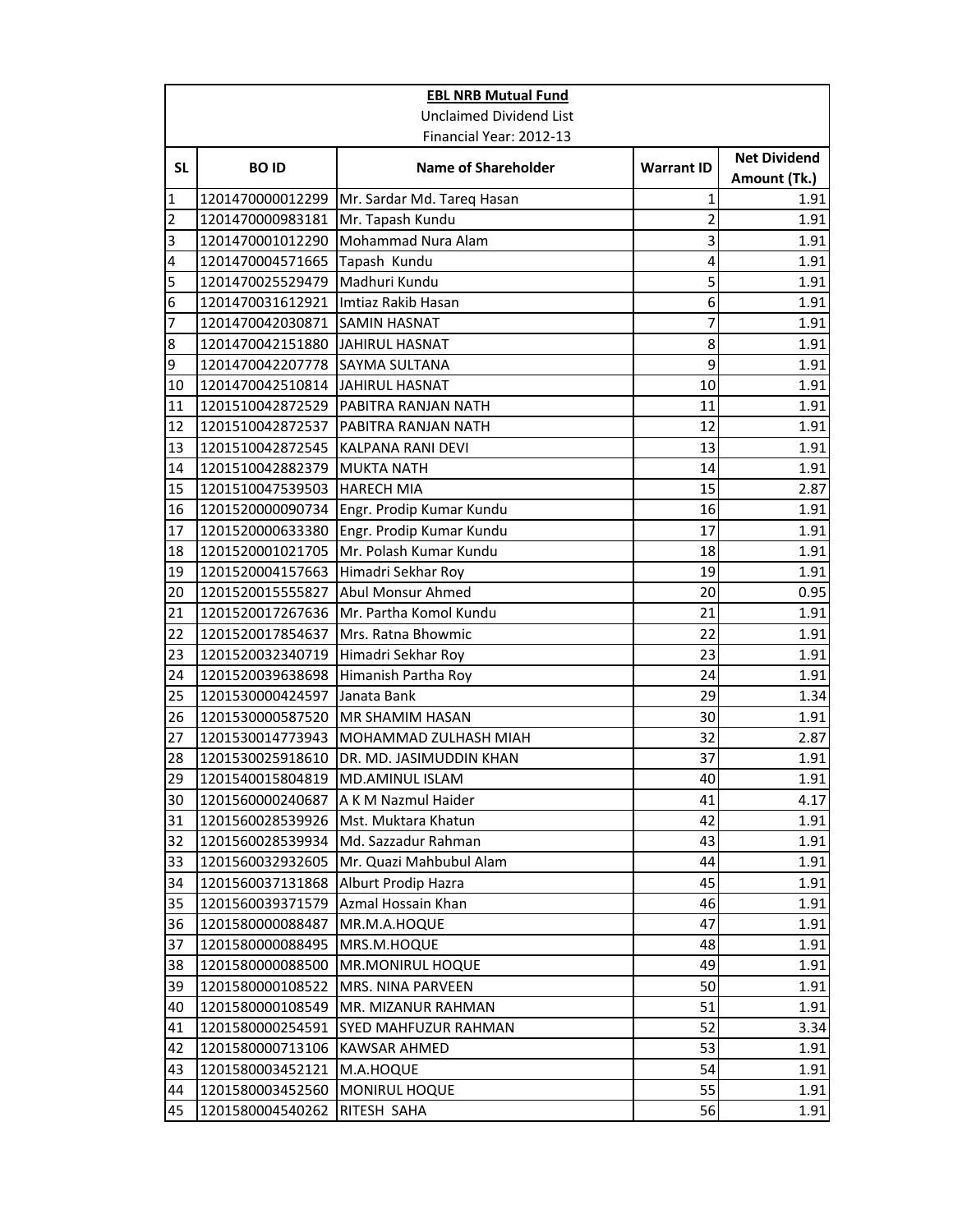|          | <b>EBL NRB Mutual Fund</b>           |                                            |                   |                                     |
|----------|--------------------------------------|--------------------------------------------|-------------------|-------------------------------------|
|          |                                      | Unclaimed Dividend List                    |                   |                                     |
|          |                                      | Financial Year: 2012-13                    |                   |                                     |
| SL.      | <b>BOID</b>                          | <b>Name of Shareholder</b>                 | <b>Warrant ID</b> | <b>Net Dividend</b><br>Amount (Tk.) |
| 46       | 1201580007714759                     | MD. MAHATABUR RAHMAN                       | 57                | 2.87                                |
| 47       | 1201580011915619                     | <b>MD. HELAL UDDIN</b>                     | 58                | 1.91                                |
| 48       | 1201580017795040                     | <b>MRS NASRIN MOZAMMEL</b>                 | 59                | 1.91                                |
| 49       | 1201580017795083                     | MRS. NASRIN MOZAMMEL                       | 60                | 1.91                                |
| 50       | 1201580017795115                     | MR. TANZUM MOZAMMEL                        | 61                | 1.91                                |
| 51       | 1201580017795141                     | <b>MS. TANGINA PARVEZ</b>                  | 62                | 1.91                                |
| 52       | 1201580017894130                     | <b>TANGINA</b>                             | 63                | 1.91                                |
| 53       | 1201580020213870                     | <b>ABDUL HOQUE</b>                         | 64                | 1.91                                |
| 54       | 1201580020213889                     | <b>M. HOQUE</b>                            | 65                | 1.91                                |
| 55       | 1201580024435852                     | MD. MOKHLESUR RAHMAN                       | 66                | 1.91                                |
| 56       | 1201580024457441                     | H.A. ANWAR AHMED                           | 67                | 3.34                                |
| 57       | 1201580024816774                     | SHAHANA PARVIN                             | 68                | 1.91                                |
| 58       | 1201580027003662                     | MR. MOKHLESUR RAHMAN                       | 69                | 1.91                                |
| 59       | 1201580027003689                     | MRS. SHAHANA PARVIN                        | 70                | 1.91                                |
| 60       | 1201580027047959                     | MR. SHAFIQUL ISLAM                         | 71                | 1.91                                |
| 61       | 1201580043559725                     | <b>I</b> MR. SHEIKH HARUN OR RASHI         | 72                | 1.91                                |
| 62       | 1201590003983276                     | ISAMARESH BHATTACHARJEE                    | 73                | 1.91                                |
| 63       | 1201590004448688                     | REKHA BHATTACHARJEE                        | 74                | 1.91                                |
| 64       | 1201590004618244                     | MD. NASER UDDIN KHAN                       | 75                | 1.91                                |
| 65       | 1201590006366137                     | <b>MOSHARAF HOSSAIN</b>                    | 76<br>77          | 1.91                                |
| 66       | 1201590006407629                     | <b>MD. ABDUL KASHEM</b>                    |                   | 1.91                                |
| 67<br>68 | 1201590023482810<br>1201590027086771 | MD ABDUS SOBHAN<br><b>MD. ABDUS SOBHAN</b> | 78<br>79          | 1.91<br>1.91                        |
| 69       | 1201590027086781                     | <b>ANOWARA AKTER</b>                       | 80                | 1.91                                |
| 70       | 1201590027086798                     | <b>ANOWARA AKTER</b>                       | 81                | 1.91                                |
| 71       | 1201590032857550                     | <b>KRISHNAPADA BISWAS</b>                  | 82                | 1.91                                |
| 72       | 1201590032858116   BIVA RANI MONDAL  |                                            | 83                | 1.91                                |
| 73       | 1201590032858266                     | <b>KRISHNA PADA BISWAS</b>                 | 84                | 1.91                                |
| 74       |                                      | 1201590035673943 MD. HUMAYUN MALLIK        | 85                | 3.34                                |
| 75       | 1201590036760097                     | <b>GINI BISWAS</b>                         | 86                | 1.91                                |
| 76       | 1201590037881032                     | PROSH MONY MISTRY                          | 87                | 1.91                                |
| 77       | 1201590039169538                     | <b>HARUN UR RASHID</b>                     | 88                | 1.91                                |
| 78       | 1201590041931717                     | MD. YUSUF MEAH                             | 89                | 1.91                                |
| 79       | 1201590041931776                     | <b>MD. YUSUF MEAH</b>                      | 90                | 1.91                                |
| 80       | 1201590041931792                     | <b>MD. MORSHED ALI</b>                     | 91                | 1.91                                |
| 81       | 1201590041931958                     | MD. MORSHED ALI                            | 92                | 1.91                                |
| 82       | 1201590042243141                     | <b>MARIUM BEGUM</b>                        | 93                | 1.91                                |
| 83       | 1201590042246234                     | <b>MARIUM BEGUM</b>                        | 94                | 1.91                                |
| 84       | 1201590042257632                     | <b>HARUN UR RASHID</b>                     | 95                | 1.91                                |
| 85       | 1201590042490787                     | SUDHA MONDAL                               | 96                | 1.91                                |
| 86       | 1201590042802397                     | MD. ABDUR RAZZAK                           | 97                | 1.91                                |
| 87       | 1201590042802402                     | MD. ABDUR RAZZAK                           | 98                | 1.91                                |
| 88       | 1201590042819048                     | TUSHAR KANTI SARKER                        | 99                | 1.91                                |
| 89       | 1201590042883879                     | <b>TUSHAR KANTI SARKER</b>                 | 100               | 1.91                                |
| 90       | 1201590047964804                     | MD. ASAD ULLAH                             | 101               | 0.56                                |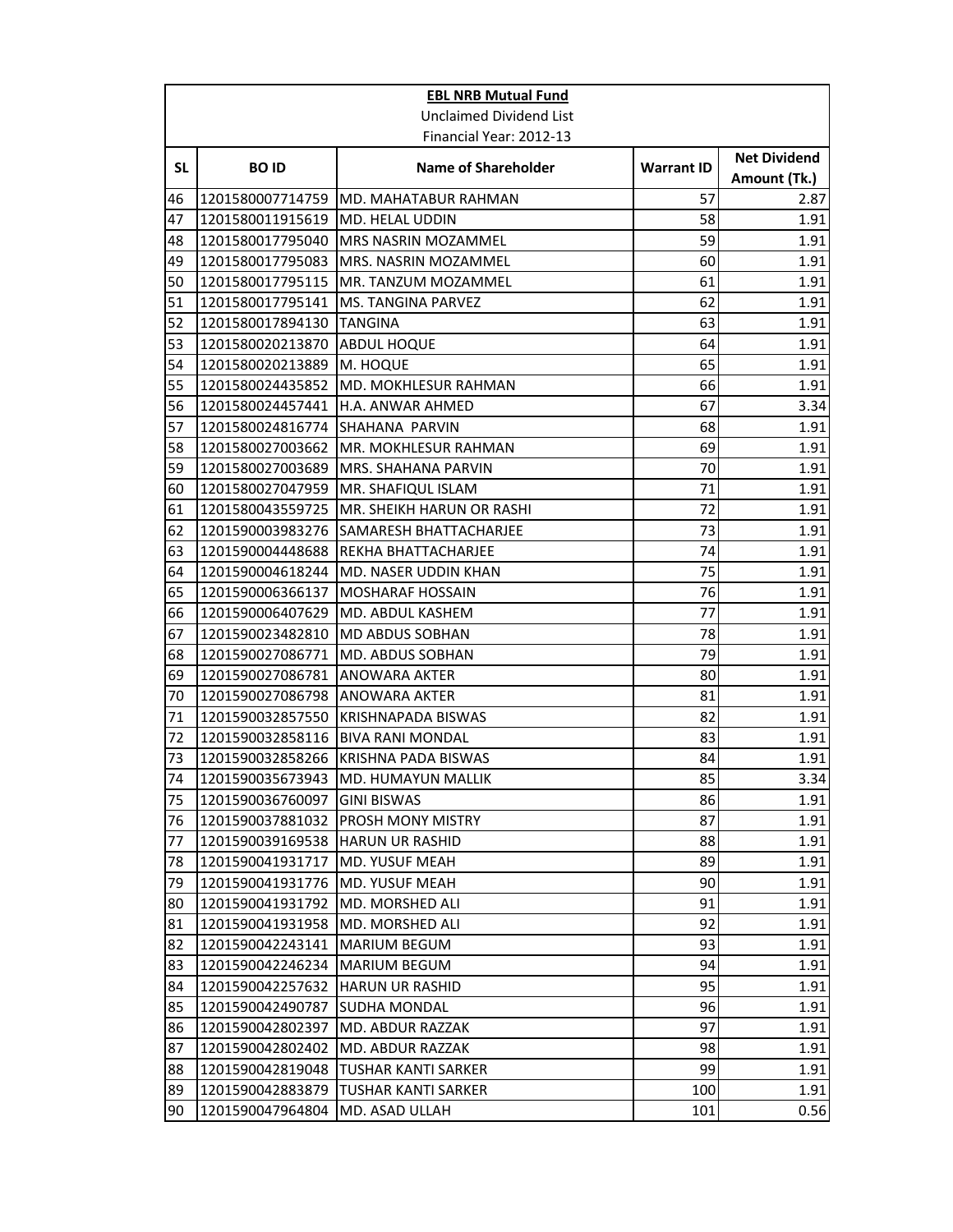|     | <b>EBL NRB Mutual Fund</b> |                                 |                   |                                     |  |
|-----|----------------------------|---------------------------------|-------------------|-------------------------------------|--|
|     |                            | <b>Unclaimed Dividend List</b>  |                   |                                     |  |
|     | Financial Year: 2012-13    |                                 |                   |                                     |  |
| SL. | <b>BOID</b>                | <b>Name of Shareholder</b>      | <b>Warrant ID</b> | <b>Net Dividend</b><br>Amount (Tk.) |  |
| 91  | 1201600007435152           | <b>MRS NUR NAHAR BEGUM</b>      | 102               | 1.91                                |  |
| 92  | 1201600007959849           | Q. M. A. RASHED                 | 103               | 1.91                                |  |
| 93  | 1201600012754401           | <b>KAZI NASRIN AKTER</b>        | 104               | 1.91                                |  |
| 94  | 1201600013396284           | <b>QUAZI SHAWN MAHMUD</b>       | 105               | 1.91                                |  |
| 95  | 1201630000001072           | <b>DHAKA BANK LIMITED</b>       | 106               | 2.21                                |  |
| 96  | 1201630002091271           | DR ASM NAWSHAD UDDIN AHMED      | 107               | 1.91                                |  |
| 97  | 1201630017348781           | <b>NASRIN JAHAN</b>             | 108               | 3.34                                |  |
| 98  | 1201630026222063           | MRS. NASRIN JAHAN               | 109               | 2.95                                |  |
| 99  | 1201640022535852           | Md.Sirajul Islam                | 110               | 3.82                                |  |
| 100 | 1201690000122040           | THE TRUST BANK LIMITED          | 111               | 2.08                                |  |
|     | 101 1201690007838324       | Sohel Ahmed                     | 112               | 1.91                                |  |
|     | 102 1201690007838340       | Md.Hanif Bhuiya                 | 113               | 1.91                                |  |
|     | 103 1201700000051898       | Md. Abu Sufian                  | 114               | 0.47                                |  |
|     | 104 1201700001841693       | S. A. Jahan Ahmed               | 115               | 3.82                                |  |
|     | 105 1201700004755045       | Kazi Abul Hashem                | 116               | 1.91                                |  |
|     | 106 1201700021987090       | Sabnam Mostary                  | 117               | 1.91                                |  |
|     | 107 1201700022256106       | SK.Md. Anwar Hossain            | 118               | 1.91                                |  |
|     | 108 1201700022256114       | SK. Md. Anwar Hossain           | 119               | 1.91                                |  |
|     | 109 1201710000306282       | MR. S. M. MAINUL ISLAM          | 120               | 1.91                                |  |
|     | 110 1201710000306290       | MS. SHAMIMA AKTER               | 121               | 1.91                                |  |
|     | 111 1201710011402700       | MR. S. M MAKSUD HOSSAIN         | 122               | 2.39                                |  |
|     | 112 1201710017688910       | MRS. SUFIA BAGUM                | 123               | 3.82                                |  |
|     | 113 1201710017978395       | MRS.JAMILA HASSAN               | 124               | 1.91                                |  |
|     | 114 1201710017978443       | <b>FARZANA SHARMIN</b>          | 125               | 1.91                                |  |
|     | 115 1201710037110221       | MD. ZANE ALAM                   | 126               | 3.82                                |  |
|     | 116 1201720000065312       | <b>MD. SHAH ALAM</b>            | 127               | 3.82                                |  |
|     | 117 1201720015343981       | <b>MD.ZAKARIA</b>               | 128               | 1.91                                |  |
|     | 118 1201720024198337       | <b>FATEMA JANNAT</b>            | 129               | 0.47                                |  |
|     | 119 1201730039240271       | MD. MASUM SHEIK                 | 130               | 1.91                                |  |
|     | 120   1201730040670497     | Nasima Islam                    | 131               | 1.91                                |  |
|     | 121 1201730040670529       | Md. Jahirul Islam               | 132               | 1.91                                |  |
|     | 122 1201730040786883       | Nasima Islam                    | 133               | 1.91                                |  |
|     | 123 1201730040786891       | Md. Johirul Islam               | 134               | 1.91                                |  |
|     | 124 1201730041617106       | MD. ALAUDDIN MIRADA NASIR       | 135               | 1.91                                |  |
|     | 125 1201730041617173       | <b>MD.ALAUDDIN MIRADA NASIR</b> | 136               | 1.91                                |  |
|     | 126 1201770006621326       | 5260 - NUSRAT AMIN MIRZA        | 137               | 3.82                                |  |
| 127 | 1201770008059096           | 5834 - PARVEZ IQBAL             | 138               | 4.17                                |  |
|     | 128 1201770008133055       | 5886 - MIRZA GHOLAM ERFAN       | 139               | 1.91                                |  |
|     | 129 1201770009587048       | MOHAMMAD MONITUZZAMAN BHUIYA    | 140               | 1.91                                |  |
|     | 130 1201770010784426       | 7097 - MIRZA GHOLAM ERFAN       | 141               | 1.91                                |  |
|     | 131 1201770015702840       | 8971 - MOHAMMAD WASI UDDIN      | 142               | 1.47                                |  |
|     | 132 1201770017447232       | 9476 - ABDUL HASHEM BHUIYA      | 143               | 2.39                                |  |
|     | 133 1201770023151749       | 10618- NILUFA AKTER             | 144               | 1.91                                |  |
|     | 134 1201770023243356       | 10651-MD. AHSAN-UL-HOSSAIN      | 145               | 1.91                                |  |
|     | 135 1201770023243364       | 10652-MD. AHSAN-UL-HOSSAIN      | 146               | 1.91                                |  |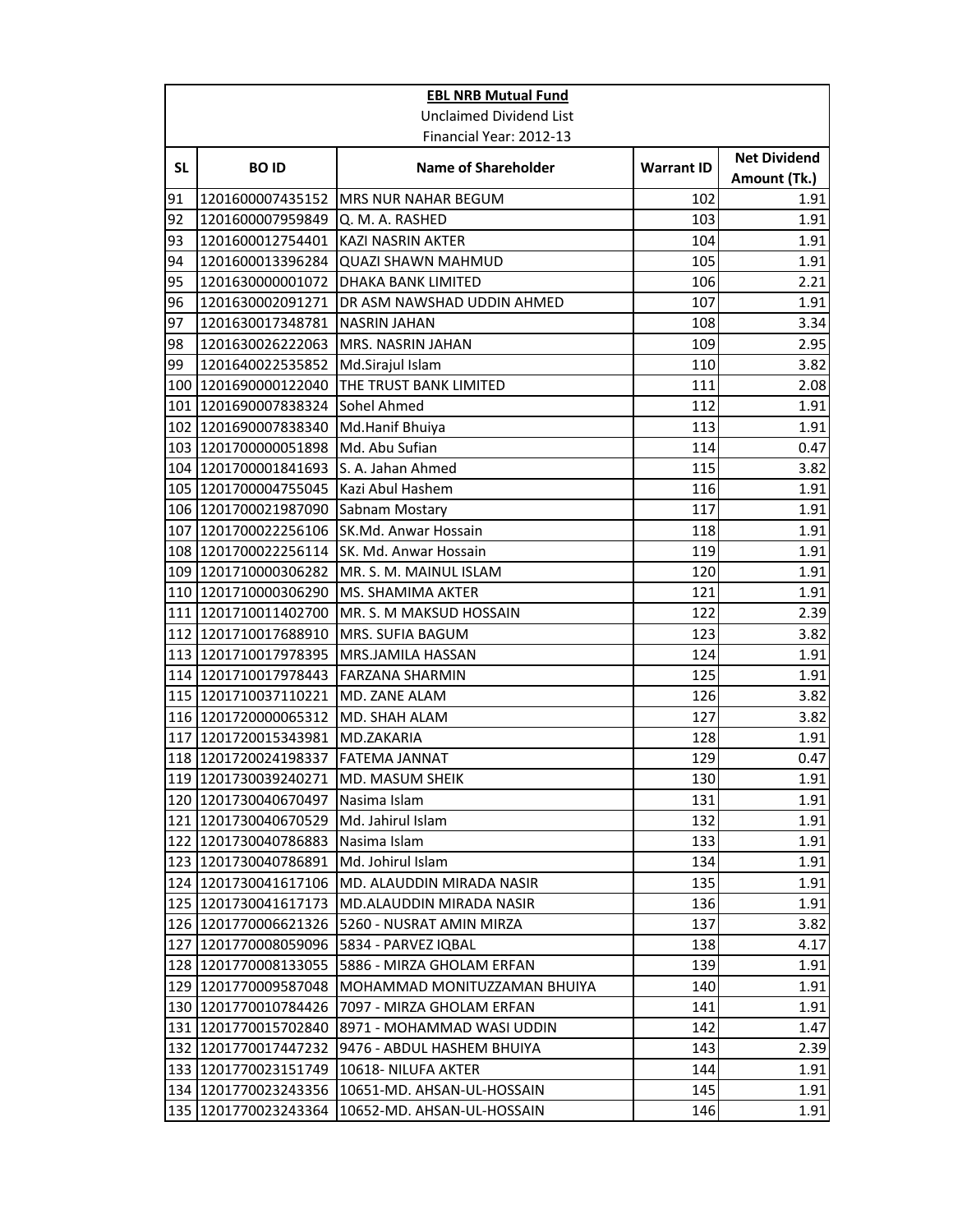|     | <b>EBL NRB Mutual Fund</b>                   |                                      |                   |                                     |
|-----|----------------------------------------------|--------------------------------------|-------------------|-------------------------------------|
|     |                                              | <b>Unclaimed Dividend List</b>       |                   |                                     |
|     |                                              | Financial Year: 2012-13              |                   |                                     |
| SL. | <b>BOID</b>                                  | <b>Name of Shareholder</b>           | <b>Warrant ID</b> | <b>Net Dividend</b><br>Amount (Tk.) |
|     | 136 1201770028255980                         | 11532-NILUFA AKTER                   | 147               | 1.91                                |
|     | 137 1201780040027094                         | <b>BEGUM EFTEARA ROMA</b>            | 148               | 1.91                                |
|     | 138 1201820000014453                         | Mr. Mohammad Jahangir Alam           | 149               | 0                                   |
|     | 139 1201820006634003                         | <b>HASIBA SHARMIN</b>                | 150               | 3.82                                |
|     | 140 1201830045569131                         | MIAH MD. MOSTAFA KABIR               | 152               | 3.82                                |
|     | 141 1201840000258648                         | Zahedur Rahman                       | 153               | 3.87                                |
|     | 142 1201840007500705                         | CAPTAIN MANUCHEHER MD. IQBAL         | 154               | 2.08                                |
|     | 143 1201840013407477                         | <b>MD.ELIAS</b>                      | 155               | 1.91                                |
|     | 144 1201840041060572                         | MRS. MITA DAS                        | 156               | 4.17                                |
|     | 145 1201850025183545                         | A.H.M. SHAMSUL ALAM                  | 157               | 1.91                                |
|     | 146 1201870022599781                         | <b>MD SHOWKAT ALI</b>                | 158               | 1.91                                |
|     | 147 1201890007654267                         | <b>MD. ZAKIR HOSSAIN</b>             | 159               | 3.82                                |
|     | 148 1201900000085938                         | Mozibur Rahman                       | 160               | 3.82                                |
|     | 149 1201900016484343                         | MD. RAFIQ NAWAZ KHAN                 | 161               | 1.91                                |
|     | 150 1201900016484361                         | DR. NAZMUN NAHAR                     | 162               | 1.91                                |
|     | 151 1201900016484378                         | DR. MD. RAFIQ NAWAZ KHAN             | 163               | 1.91                                |
|     | 152 1201900032236021                         | MD. NOOR NABI                        | 164               | 1.91                                |
|     | 153 1201900032236054                         | MD. NOOR NABI                        | 165               | 1.91                                |
|     | 154 1201910004894000                         | <b>BIPLOB KUMAR NATH</b>             | 166               | 1.91                                |
|     | 155 1201920000013475                         | Bangladesh Shilpa Bank               | 167               | 0.47                                |
|     | 156 1201920015415147                         | <b>SHAMIMA NARGIS</b>                | 168               | 1.91                                |
|     | 157 1201930000028630                         | Md. Nofel Uddin                      | 169               | 2.52                                |
|     | 158 1201930000040647                         | Mrs. Shahera Banu                    | 170               | 3.87                                |
|     | 159 1201930016275766                         | Mr.A.S.M.Saadul Quader               | 171               | 1.91                                |
|     | 160 1201930017514570                         | Md. Nurul Amin                       | 172               | 3.82                                |
|     | 161 1201930034869874                         | <b>SHARMIN AKTER</b>                 | 173               | 1.91                                |
|     | 162 1201930045487653                         | MD. SAZEDUR RAHMAN                   | 174               | 3.34                                |
|     | 163 1201940000016626                         | Sirajul Islam Khan                   | 175               | 1.91                                |
|     | 164 1201940000144531                         | SIRAJUL ISLAM KHAN                   | 176               | 3.82                                |
|     | 165  1201940033801904                        | MD. EMAN HOSSAIN                     | 177               | 1.91                                |
|     | 166 1201950001755304                         | Gazi Sharif Uddin Ahamed             | 178               | 3.82                                |
|     | 167 1201950006278701                         | Zinat Sultana                        | 179               | 1.95                                |
|     | 168 1201950042157216                         | Rafiqul Islam                        | 182               | 1.91                                |
|     | 169 1201950042506774                         | Mahmud Ul Haque                      | 183               | 3.82                                |
|     | 170 1201950042511538                         | Mahfuz Ul Haque                      | 184               | 3.82                                |
|     | 171 1201950042548060                         | Md. Sohrowardy Hossain<br>Raju Ahmed | 185               | 1.91<br>1.91                        |
|     | 172 1201950042777172<br>173 1201950043044165 | ABU SALEH MOSHLEH UDDIN              | 186<br>187        | 1.91                                |
|     | 174 1201960024828341                         | Md. Khorshed Alam                    | 188               | 1.91                                |
|     | 175 1201960024828738                         | Md. Khorshed Alam                    | 189               | 1.91                                |
|     | 176 1201960042244540                         | SABRINA ENAM LORA                    | 190               | 1.91                                |
| 177 | 1201960042295003                             | <b>IBRAHIM AHASAN</b>                | 191               | 1.91                                |
|     | 178 1201980037206621                         | MRS. GULSHANARA TAHERA               | 192               | 1.91                                |
|     | 179 1201980037951192                         | ABUR RAHMAN                          | 193               | 1.91                                |
|     | 180 1201980037951216                         | ABUR RAHMAN                          | 194               | 1.91                                |
|     |                                              |                                      |                   |                                     |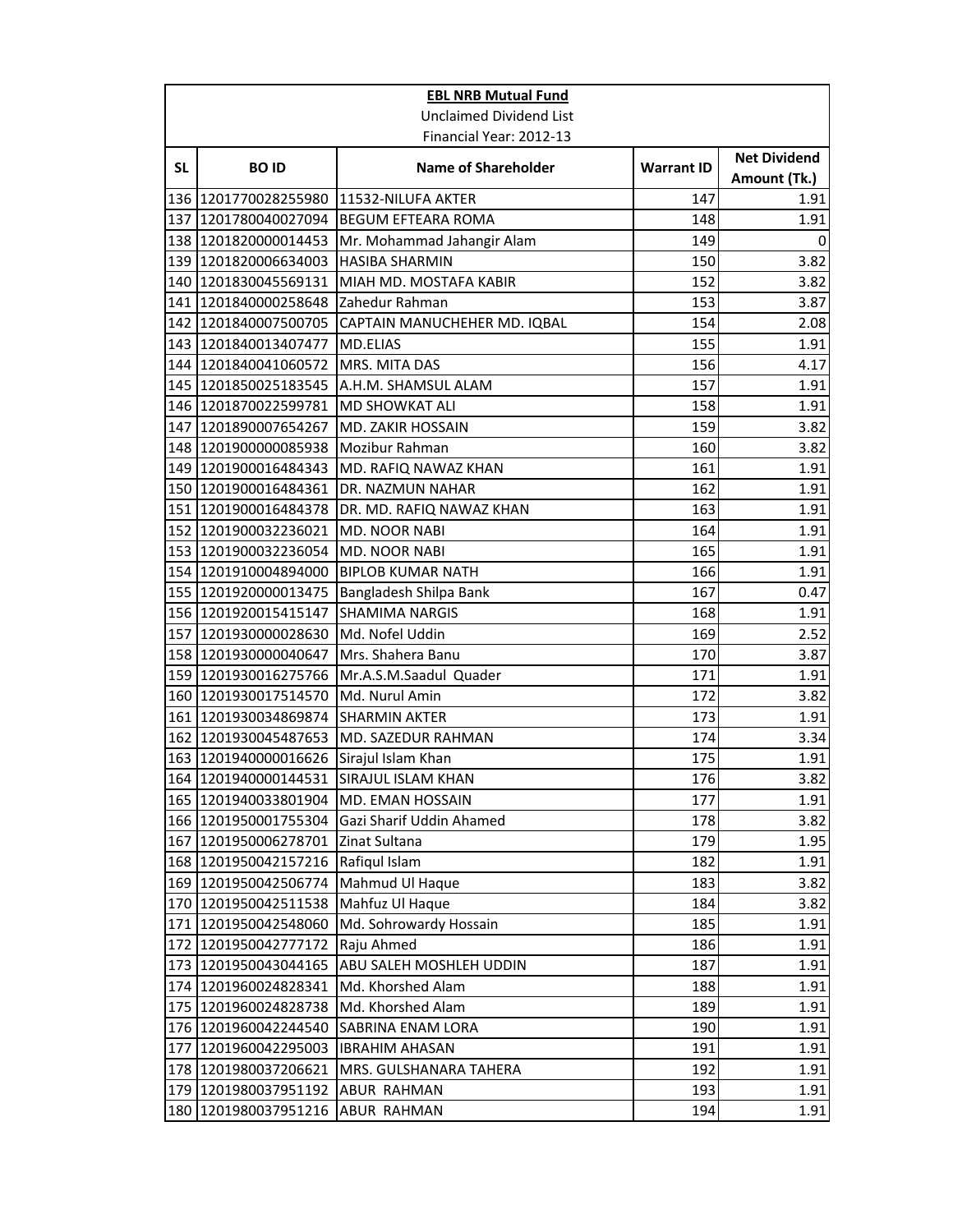|           | <b>EBL NRB Mutual Fund</b>         |                                            |                   |                                     |
|-----------|------------------------------------|--------------------------------------------|-------------------|-------------------------------------|
|           |                                    | <b>Unclaimed Dividend List</b>             |                   |                                     |
|           |                                    | Financial Year: 2012-13                    |                   |                                     |
| <b>SL</b> | <b>BOID</b>                        | <b>Name of Shareholder</b>                 | <b>Warrant ID</b> | <b>Net Dividend</b><br>Amount (Tk.) |
|           | 181 1201990043090832               | <b>RANA DAS</b>                            | 195               | 2.87                                |
|           | 182 1202010020165749               | SK.MOHAMMAD MOSTAFIZUR RAHMAN              | 196               | 3.34                                |
|           | 183 1202080015642134               | <b>BIPLOB KUMER KURI</b>                   | 197               | 1.91                                |
|           | 184 1202090019742135               | <b>MOHAMMAD SIRAJUL HAQUE</b>              | 198               | 1.91                                |
|           | 185 1202090023301830               | MD. ZULFIKER-ALI-HYDER                     | 199               | 1.91                                |
|           | 186 1202090029637296               | MD. ABDUL HAI AZAD                         | 200               | 1.91                                |
|           | 187 1202090031340519               | <b>RUMA ISLAM</b>                          | 201               | 1.91                                |
|           | 188 1202090031340891               | <b>FARJANA AKTER DOLY</b>                  | 202               | 3.87                                |
|           | 189 1202140017333332               | HAFIZA AKHTAR CHOUDHURY                    | 203               | 3.87                                |
|           | 190 1202150000095581               | Mohd Shamsul Alam                          | 204               | 1.91                                |
|           | 191 1202150000095598               | Hasina Begum                               | 205               | 0.47                                |
|           | 192 1202150000276030               | Hasina Begum                               | 206               | 1.91                                |
|           | 193 1202150012042640               | Md. Razaul Islam                           | 207               | 1.91                                |
|           | 194 1202150021153901               | Mohammad Monowar Iqbal                     | 208               | 3.82                                |
|           | 195 1202150043230391               | Anjuman Ara Shammi                         | 209               | 1.91                                |
|           | 196 1202150043230405               | Afroja Jahan Shumi                         | 210               | 1.91                                |
|           | 197 1202150043230413               | Anjuman Ara Shammi                         | 211               | 1.91                                |
|           | 198 1202160007789230               | <b>NOOR BANU</b>                           | 212               | 1.91                                |
|           | 199 1202160008888223               | <b>SHYAMAL DUTTA</b>                       | 213               | 1.91                                |
|           | 200 1202160008888231               | <b>SHYAMAL DUTTA</b>                       | 214               | 1.91                                |
|           | 201 1202160017404778               | MRS. ROSHAN AMIR ALI                       | 215               | 1.91                                |
|           | 202 1202180016403522               | MR. ANAMUL KIBRIA                          | 216               | 1.91                                |
|           | 203 1202190004590100               | MOHAMMAD ABU BAKAR                         | 217               | 1.91                                |
|           | 204 1202190004590226               | <b>NAHEED BAKAR</b>                        | 218               | 1.91                                |
|           | 205 1202190039791254 IBTEHAZ BAKAR |                                            | 219               | 1.91                                |
|           |                                    | 206 1202190043018426 MD.AMINUL ISLAM JUWIL | 220               | 1.91                                |
|           | 207 1202190043036191               | <b>SREE MOHON LAL</b>                      | 221               | 1.91                                |
|           | 208 1202200000620130               | MR. ABM REAZUL KABIR KAWSAR                | 222               | 1.91                                |
|           | 209 1202200000653451               | KANIJ FATEMA SALINA                        | 223               | 1.91                                |
|           | 210 1202200001909678               | A.B.M. REAZUL KABIR KAWSAR                 | 224               | 1.91                                |
|           | 211   1202200001909701             | KANIJ FATEMA SALINA                        | 225               | 1.91                                |
|           | 212 1202210022815099               | MD. HARUN OR RASHID                        | 226               | 1.91                                |
|           | 213 1202210022815112               | MD. HARUN OR RASHID                        | 227               | 1.91                                |
|           | 214 1202210026771724               | MD. ANISUR RAHAMN                          | 228               | 1.91                                |
|           | 215 1202240003565375               | <b>MD.FAKHRUL ISLAM</b>                    | 229               | 1.91                                |
|           | 216 1202240041702241               | <b>NAZNEEN NAHER</b>                       | 230               | 3.91                                |
|           | 217   1202250000194918             | AZMAL HOSSAIN                              | 231               | 1.91                                |
|           | 218 1202250004584567               | SHAHEENA AKHTER                            | 232               | 1.91                                |
|           | 219 1202250019630036               | MD. ANWAR HOSSAIN SHARIF                   | 233               | 1.91                                |
|           | 220 1202250023176837               | MOHAMMAD AMIR HOSEN                        | 234               | 1.91                                |
|           | 221 1202250025732653               | MOHAMMAD AMIR HOSEN                        | 235               | 1.91                                |
|           | 222 1202250030787191               | MD. NURUJJAMAN KHAN                        | 236               | 1.91                                |
|           | 223 1202250031746446               | <b>ABDUS SALAM KHAN</b>                    | 237               | 1.91                                |
|           | 224 1202250032644991               | DIPON KUMAR DAS                            | 238               | 1.91                                |
|           | 225 1202250035003212               | RAJOANA HOSSAIN                            | 239               | 1.91                                |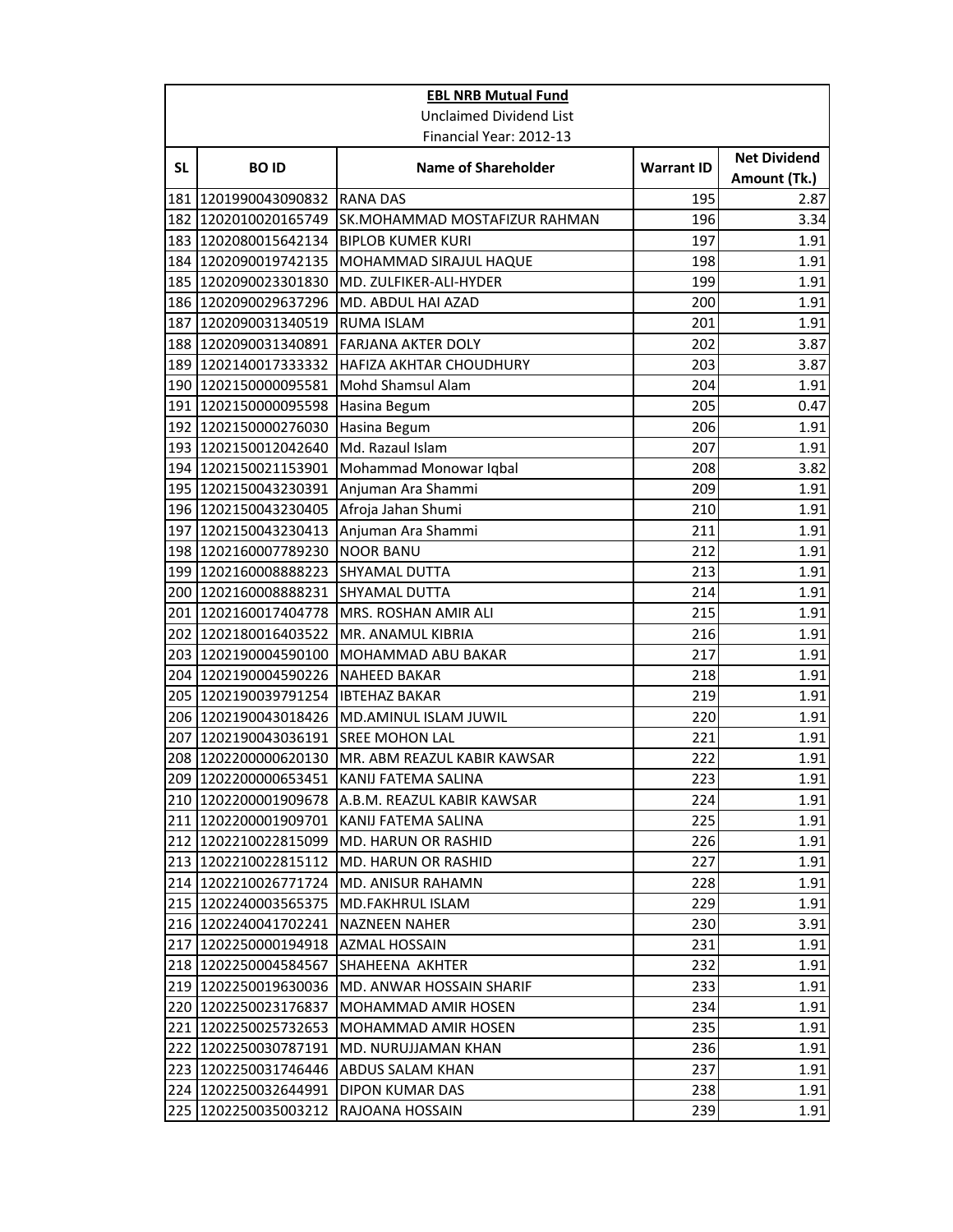|     | <b>EBL NRB Mutual Fund</b>               |                                          |                   |                                     |
|-----|------------------------------------------|------------------------------------------|-------------------|-------------------------------------|
|     |                                          | Unclaimed Dividend List                  |                   |                                     |
|     |                                          | Financial Year: 2012-13                  |                   |                                     |
| SL  | <b>BOID</b>                              | <b>Name of Shareholder</b>               | <b>Warrant ID</b> | <b>Net Dividend</b><br>Amount (Tk.) |
|     | 226 1202250035003220                     | RAJOANA HOSSAIN                          | 240               | 1.91                                |
|     | 227 1202250041042261                     | <b>MOST. TARMIN AKTER</b>                | 241               | 1.91                                |
|     | 228 1202260000206428                     | <b>MR.REAZ UDDIN AHMED</b>               | 242               | 1.91                                |
|     | 229 1202260004146503                     | MR.MD.NASRAT HOSSAIN                     | 243               | 1.91                                |
|     | 230 1202260019033616                     | MD.IQBAL HOSSAIN                         | 244               | 1.91                                |
|     | 231 1202260019033624                     | <b>LAILY AKTER</b>                       | 245               | 1.91                                |
|     | 232 1202260019033640                     | <b>LAILY AKTER</b>                       | 246               | 1.91                                |
|     | 233 1202260019067038                     | MD IQBAL HOSSAIN                         | 247               | 1.91                                |
|     | 234 1202260025630031                     | MD. MAMUNUR RASHID                       | 248               | 1.91                                |
|     | 235 1202260025630048                     | MD. MAMUNUR RASHID                       | 249               | 1.91                                |
|     | 236 1202260025630056                     | <b>RASHIDA AKTER</b>                     | 250               | 1.91                                |
|     | 237 1202310009081331                     | Mrs. Konica Das                          | 251               | 1.91                                |
|     | 238 1202310009081481                     | Mrs. Konica Das                          | 252               | 1.91                                |
|     | 239 1202350021695344                     | MR. MD. ISAHAQUE ALI                     | 253               | 3.82                                |
|     | 240 1202350021695352                     | MRS. SABERA SULTAN                       | 254               | 3.82                                |
|     | 241  1202350029712019                    | <b>MD.ISAHAQUE ALI</b>                   | 255               | 1.91                                |
|     | 242 1202350029720041                     | MRS.SABERA SULTANA                       | 256               | 1.91                                |
|     | 243 1202350039382115                     | <b>HAROON UR RASHID</b>                  | 257               | 3.82                                |
|     | 244 1202350039675289                     | MD. ABUL KASHEM                          | 258               | 1.91                                |
|     | 245 1202380002164050                     | Md. Aminur Rahman                        | 259               | 1.91                                |
|     | 246 1202380002164069                     | Mrs. Asura Khatun                        | 260               | 1.91                                |
|     | 247 1202380002467138                     | Md. Ahasan Khan                          | 261               | 1.91                                |
|     | 248 1202380002467189                     | Md. Ahasan Khan                          | 262               | 1.91                                |
|     | 249 1202400020962141                     | ABU HENA MD.ANWARUL ISLAM                | 263               | 3.43                                |
|     | 250 1202400039688453                     | <b>ABINASH ROY</b>                       | 264               | 1.91                                |
|     | 251 1202400040967128                     | <b>MD. ANWAR HOSSAIN</b>                 | 265               | 1.91                                |
|     | 252 1202400042812691                     | DR. MD. ABDUR ROUF                       | 266               | 1.91                                |
|     | 253 1202400044194753                     | MD. SOFIQUL ISLAM                        | 267               | 3.82                                |
|     |                                          | 254 1202420000515670 MR. MD. MASUD KARIM | 268               | 1.91                                |
|     | 255 1202420005495002                     | IMD. KHAIRUL ISLAM MOZNU                 | 269               | 0.47                                |
|     | 256 1202420042155988                     | MOHAMMED SHAMIM JAFAR                    | 270               | 1.91                                |
|     | 257 1202430031630092                     | MOSAMMAT RAHIMA BEGUM                    | 271               | 1.91                                |
|     | 258 1202430031630116                     | TOFAEIL AHAMED SHEIKH                    | 272               | 1.91                                |
|     | 259 1202430032765391                     | MRS. MEHEBUBA JEBIN                      | 273               | 1.91                                |
|     | 260 1202450000820202                     | <b>BIPLAB KUMAR SAHA</b>                 | 274               | 1.91                                |
|     | 261 1202470000104516                     | <b>MD.KAMAL UDDIN KHAN</b>               | 275               | 3.82                                |
|     | 262 1202470042536966                     | Abdul Mannan                             | 276               | 1.91                                |
|     | 263 1202490000746179                     | <b>BADRUL HAIDER CHOWDHURY</b>           | 277               | 3.87                                |
|     | 264 1202550000591448                     | Eishita Ali                              | 278               | 2.95                                |
|     | 265 1202550002159586                     | Kauser Binth Hossain                     | 279               | 3.87                                |
| 267 | 266 1202550006189202                     | MOKTAD ALI.                              | 280               | 2.65                                |
|     | 1202550022101684<br>268 1202580042474178 | MRS. TAHMIDA HASSAN<br>MD NURUL HASAN    | 281<br>282        | 3.87<br>1.91                        |
|     | 269 1202580042474186                     | <b>MD NURUL HASAN</b>                    | 283               | 1.91                                |
|     |                                          |                                          |                   |                                     |
|     | 270 1202580042474194                     | <b>KEEKA SHARMIN</b>                     | 284               | 1.91                                |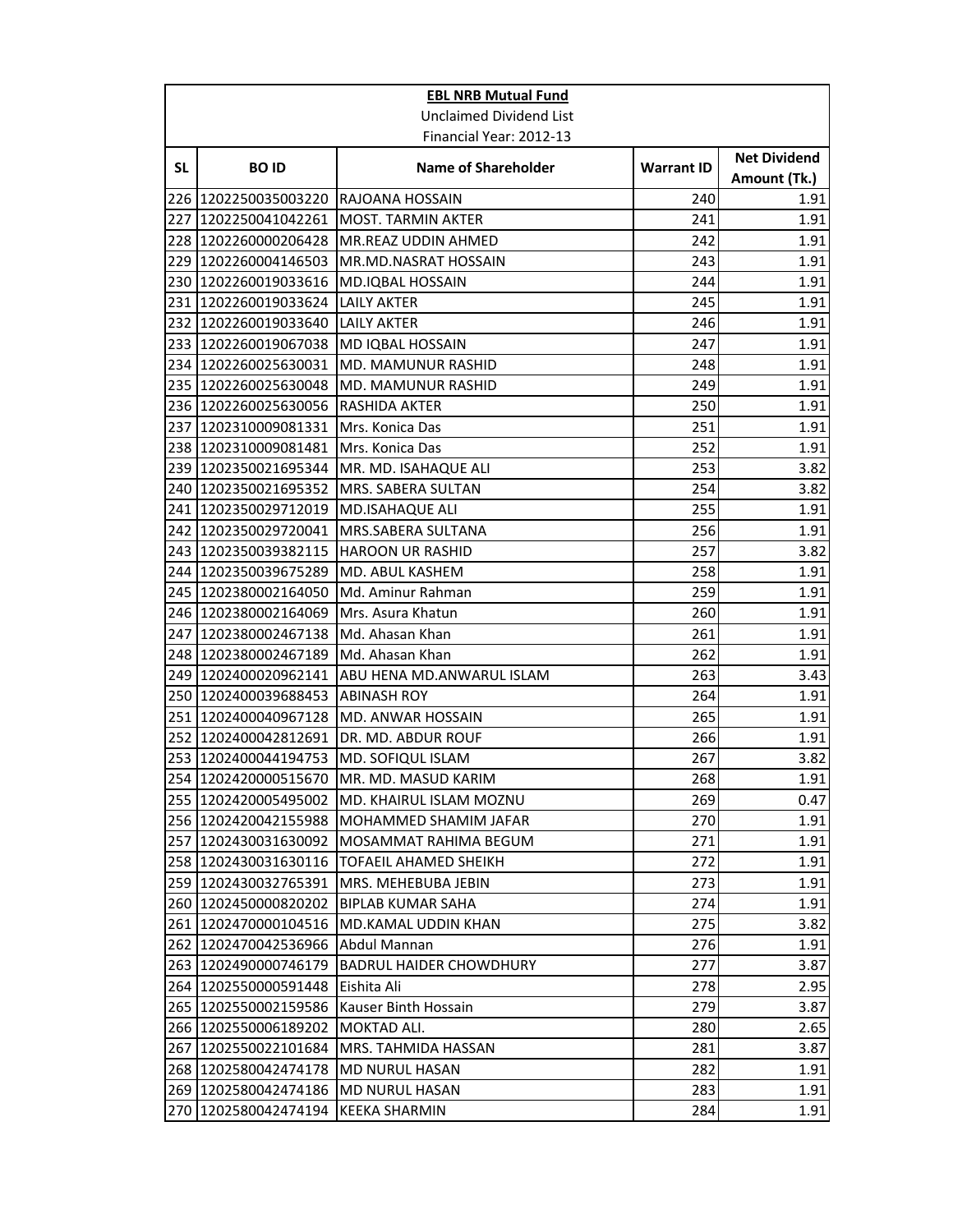|    | <b>EBL NRB Mutual Fund</b>            |                                 |                   |                                     |
|----|---------------------------------------|---------------------------------|-------------------|-------------------------------------|
|    |                                       | <b>Unclaimed Dividend List</b>  |                   |                                     |
|    |                                       | Financial Year: 2012-13         |                   |                                     |
| SL | <b>BOID</b>                           | <b>Name of Shareholder</b>      | <b>Warrant ID</b> | <b>Net Dividend</b><br>Amount (Tk.) |
|    | 271 1202600000242255                  | Mrs.Nasima Akter                | 285               | 1.91                                |
|    | 272 1202600001213150                  | Md. Mofizuddin.                 | 286               | 1.91                                |
|    | 273 1202600001216111                  | Nafisa Salma                    | 287               | 1.91                                |
|    | 274 1202600001672103                  | MD. MOSLEM UDDIN SARKER         | 288               | 1.91                                |
|    | 275 1202600004898391                  | MD. MOFIZUDDIN                  | 289               | 1.91                                |
|    | 276 1202600010002035                  | <b>MD.NAZMUS SAKIB</b>          | 290               | 1.91                                |
|    | 277 1202600010002043                  | <b>MD. NAZMUS SAKIB</b>         | 291               | 1.91                                |
|    | 278 1202600020091053                  | <b>NAFISA SALMA</b>             | 292               | 1.91                                |
|    | 279 1202600024993309                  | NAFIS AHMED MOSTAFA             | 293               | 1.91                                |
|    | 280 1202600024993341                  | NAFIS AHMED MOSTAFA             | 294               | 1.91                                |
|    | 281 1202640003373226                  | <b>MD. MOBASHAR ALI</b>         | 295               | 1.91                                |
|    | 282 1202640009188262                  | <b>MOHAMMAD MAMUN UR RASHID</b> | 296               | 1.91                                |
|    | 283 1202640016670254                  | RAQUIB MOHAMMAD FAKHRUL         | 297               | 1.17                                |
|    | 284 1202640019020631                  | ODITY INTERNATIONAL             | 298               | 1.78                                |
|    | 285 1202640042194824                  | MD. NUR ALAM                    | 299               | 1.91                                |
|    | 286 1202640042194859                  | <b>NUR UDDIN</b>                | 300               | 1.91                                |
|    | 287 1202640042194867                  | <b>NUR UDDIN</b>                | 301               | 1.91                                |
|    | 288 1202640042402341                  | MD. FAKRUL ABEDIN JEWEL         | 302               | 1.91                                |
|    | 289 1202640042402351                  | NIZAM UDDIN                     | 303               | 1.91                                |
|    | 290 1202640042402368                  | MR. SHARIF                      | 304               | 1.91                                |
|    | 291 1202640042402376                  | MD. FAKRUL ABEDIN JEWEL         | 305               | 1.91                                |
|    | 292 1202640042402384                  | <b>NIZAM UDDIN</b>              | 306               | 1.91                                |
|    | 293 1202640043077658                  | MR. SHARIF                      | 307               | 1.91                                |
|    | 294 1202640043077666                  | <b>SAIFUL ISLAM</b>             | 308               | 1.91                                |
|    | 295 1202640043077674                  | <b>SAIFUL ISLAM</b>             | 309               | 1.91                                |
|    | 296 1202650037629442                  | <b>MD. NUR HOSSAIN</b>          | 310               | 1.91                                |
|    | 297 1202660019698242                  | <b>SHEFALI BEGUM</b>            | 311               | 1.91                                |
|    | 298 1202660019698269                  | <b>SHEFALI BEGUM</b>            | 312               | 1.91                                |
|    | 299 1202660019698277 MRS. TAHERUNNESA |                                 | 313               | 1.91                                |
|    | 300 1202660019698285                  | <b>MRS. TAHERUNNESA</b>         | 314               | 1.91                                |
|    | 301  1202660019698293                 | FARZANA SHARMIN                 | 315               | 1.91                                |
|    | 302  1202660024646265                 | <b>MEHEBUBA JEBIN</b>           | 316               | 1.91                                |
|    | 303 1202720021849881                  | MD. MAINUL ISLAM                | 317               | 1.91                                |
|    | 304 1202750015829181                  | MD. ASAD ULLAH                  | 318               | 0.95                                |
|    | 305 1202790022808541                  | MOHAMMAD SHAHEEN HAQUE          | 319               | 1.91                                |
|    | 306 1202800031309470                  | MD. MUZAHIDUL ISLAM             | 320               | 1.91                                |
|    | 307 1202800031317302                  | MD. MUZAHIDUL ISLAM             | 321               | 1.91                                |
|    | 308 1202800032501069                  | MD. RAHAMATULLAH                | 322               | 3.34                                |
|    | 309 1202800033247545                  | ASHRAFUL HASAN                  | 323               | 1.91                                |
|    | 310 1202800036861606                  | ASHRAFUL HASAN                  | 324               | 1.91                                |
|    | 311 1202800039731432                  | MOHAMMED ABUL FATTAH            | 325               | 1.91                                |
|    | 312 1202800042028282                  | MASHHUDA SULTANA                | 326               | 1.91                                |
|    | 313 1202830005208046                  | MD.FERDOUS JAMAN SARDER         | 327<br>328        | 1.91<br>0.52                        |
|    | 314 1202830008504483                  | Syed Sohel Hasnat               |                   |                                     |
|    | 315 1202830026472918                  | MD. ANWAR HOSSAIN               | 329               | 1.91                                |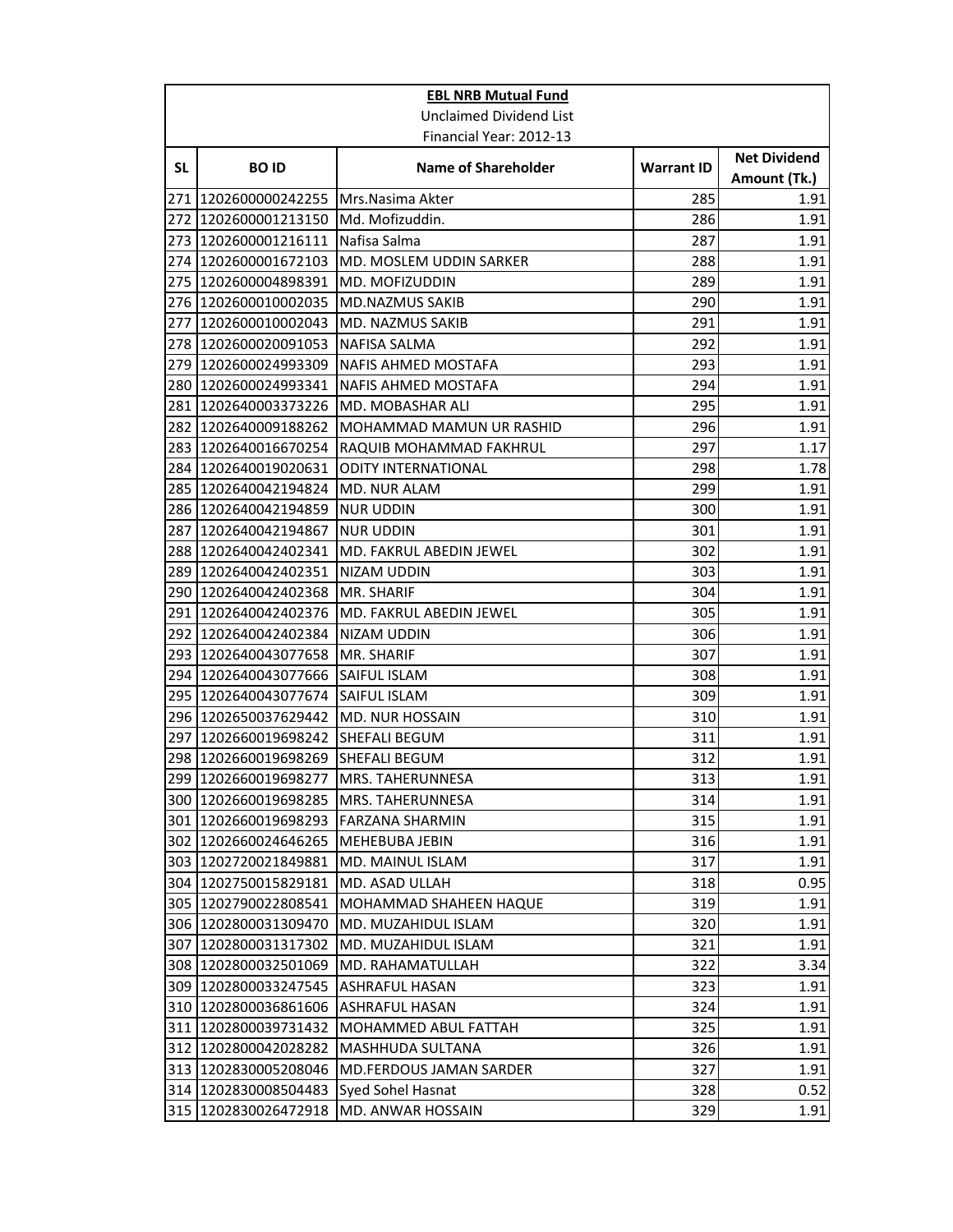|     | <b>EBL NRB Mutual Fund</b> |                               |                   |                                     |
|-----|----------------------------|-------------------------------|-------------------|-------------------------------------|
|     |                            | Unclaimed Dividend List       |                   |                                     |
|     |                            | Financial Year: 2012-13       |                   |                                     |
| SL  | <b>BOID</b>                | <b>Name of Shareholder</b>    | <b>Warrant ID</b> | <b>Net Dividend</b><br>Amount (Tk.) |
|     | 316 1202830038862001       | <b>GOLAM SARWAR</b>           | 330               | 1.91                                |
|     | 317 1202840000811558       | Md.Mynuddin                   | 331               | 1.91                                |
|     | 318 1202840006046206       | MD. MYNUDDIN                  | 332               | 1.91                                |
|     | 319 1202850001157400       | Gazi Sharif Uddin Ahmed       | 333               | 0.47                                |
|     | 320 1202850004316434       | MRS. GAZI FATEMA HABIB        | 334               | 3.82                                |
|     | 321 1202850004316442       | <b>GAZI SHOWKET HAYAT</b>     | 335               | 0.95                                |
|     | 322 1202930010165855       | <b>MASHIAT TABASSUM</b>       | 336               | 1.91                                |
|     | 323 1202950006381329       | Mohammad Mamun-ur-Rashid      | 337               | 1.91                                |
|     | 324 1202950040858131       | USHA POULTRY LTD.             | 338               | 2.78                                |
|     | 325 1202950040858595       | PARAGON PLAST FIBER LTD.      | 339               | 2.78                                |
|     | 326 1203010018503851       | DR. NIGAR FERDOUSI            | 340               | 3.82                                |
|     | 327 1203010018623595       | MOHAMMAD ZAHIRUL ISLAM KHAN   | 341               | 3.82                                |
|     | 328 1203010023526800       | DR. MD. RAFIQUL ISLAM         | 342               | 1.91                                |
|     | 329 1203020019627940       | MD. SAHID KHAN                | 343               | 1.91                                |
|     | 330 1203020019667669       | MD.SAHID KHAN                 | 344               | 1.91                                |
|     | 331 1203020027835547       | <b>MD.OMAR FARUK</b>          | 345               | 1.91                                |
|     | 332 1203020029663637       | <b>MD.FEROJ HOSSAIN</b>       | 346               | 1.91                                |
|     | 333 1203040041498111       | <b>JAHANGIR ALAM</b>          | 347               | 4.17                                |
|     | 334 1203040042942796       | MD. SAHZAHAN                  | 348               | 1.91                                |
|     | 335 1203040042942801       | MD. SAHZAHAN                  | 349               | 1.91                                |
|     | 336 1203050039905634       | <b>ROJIFA SULTANA</b>         | 350               | 1.91                                |
|     | 337 1203060008684931       | MD.MOSLEM UDDIN SARKER        | 351               | 1.91                                |
|     | 338 1203060018296362       | SIZZIL MAMTAZ                 | 352               | 1.43                                |
|     | 339 1203060019811499       | SABINA YASMIN SIDDQUE         | 353               | 2.87                                |
|     | 340 1203060028024829       | MD.NAZRUL ISLAM               | 354               | 1.43                                |
|     | 341  1203060037802534      | MD. ZAHANGIR ALAM             | 355               | 0                                   |
|     | 342 1203080018475311       | <b>MRS. FARDOUS BEGUM</b>     | 356               | 1.91                                |
|     | 343 1203080020571105       | <b>MRS. MST FARDOUS BEGUM</b> | 357               | 1.91                                |
|     | 344 1203080034371842       | MIZANUR RAHMAN                | 358               | 1.91                                |
|     | 345  1203100008043993      | <b>MD. MOTIUL ISLAM</b>       | 359               | 3.82                                |
|     | 346 1203100035582926       | TANJIMA SHARMIN               | 360               | 2.87                                |
|     | 347  1203100043190306      | MD. SAJADUL ISLAM             | 361               | 1.91                                |
|     | 348 1203100045054249       | MD. MERAJ UDDIN               | 362               | 1.43                                |
|     | 349 1203140000029429       | Md. Rezaul Islam              | 363               | 1.91                                |
|     | 350 1203140012223953       | MISS . NUSRAT JAHAN           | 364               | $\overline{2}$                      |
|     | 351 1203140022988260       | <b>MRS. ROSY AKTER</b>        | 365               | 1.91                                |
|     | 352 1203140026508926       | <b>MD.OMAR FARUK</b>          | 366               | 1.91                                |
|     | 353 1203140035210082       | ROWNAK ARA BEGUM              | 367               | 1.91                                |
|     | 354 1203140040042409       | MD. SAZADUL ISLAM             | 368               | 1.91                                |
|     | 355 1203140043013781       | MD. SAZADUL ISLAM             | 369               | 1.91                                |
|     | 356 1203150016635167       | MOHAMMAD FAHIM UDDIN          | 370               | 1.91                                |
| 357 | 1203150016635282           | MOHAMMAD FAHIM UDDIN          | 371               | 1.91                                |
|     | 358 1203150016785951       | TANJIA AKTER                  | 372               | 1.91                                |
|     | 359 1203150016785978       | TANJIA AKTER                  | 373               | 1.91                                |
|     | 360 1203150017667368       | NAYMA AKTER                   | 374               | 1.91                                |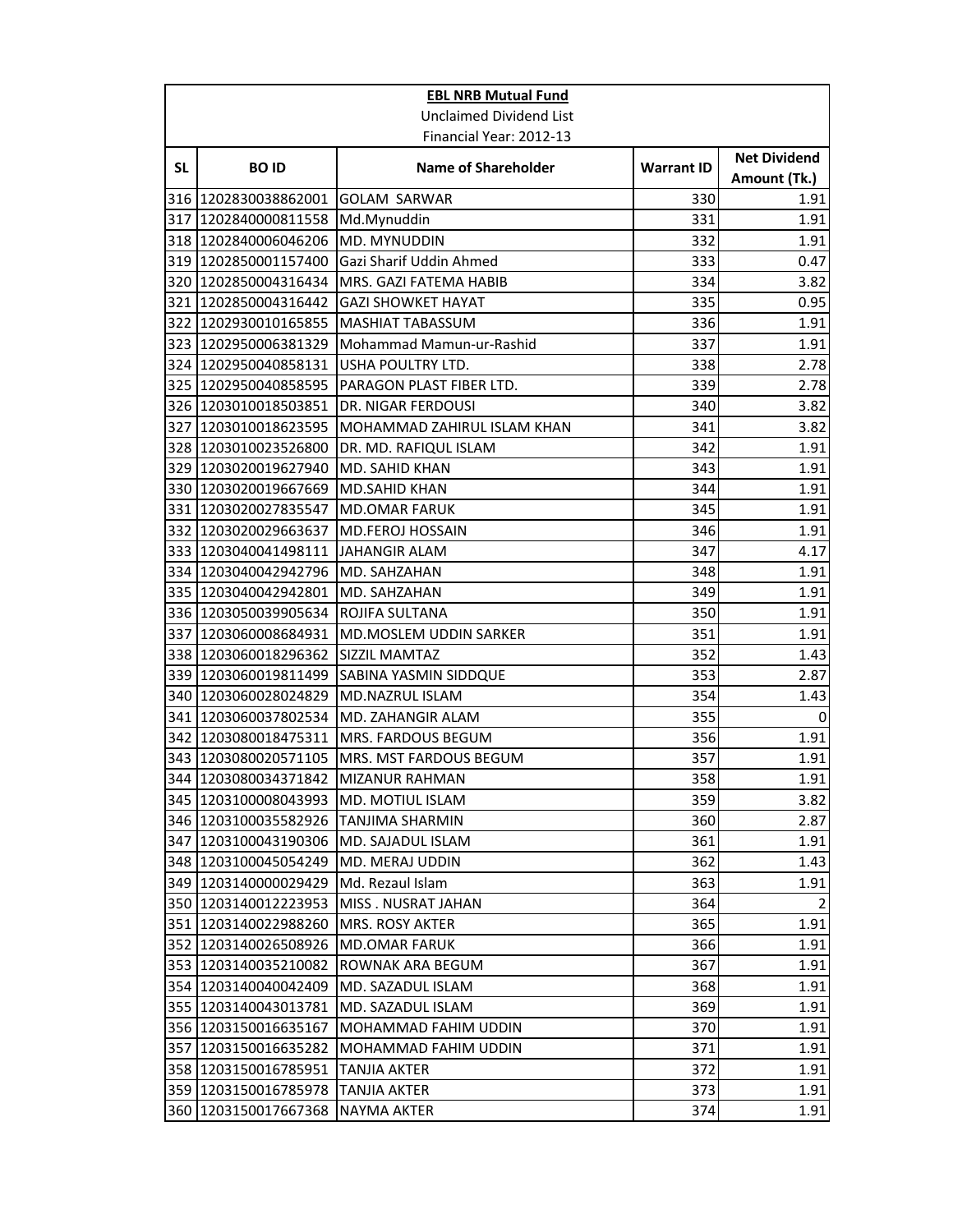|           | <b>EBL NRB Mutual Fund</b>          |                                               |                   |                                     |
|-----------|-------------------------------------|-----------------------------------------------|-------------------|-------------------------------------|
|           |                                     | <b>Unclaimed Dividend List</b>                |                   |                                     |
|           |                                     | Financial Year: 2012-13                       |                   |                                     |
| <b>SL</b> | <b>BOID</b>                         | <b>Name of Shareholder</b>                    | <b>Warrant ID</b> | <b>Net Dividend</b><br>Amount (Tk.) |
|           | 361 1203150017667384                | <b>NAYMA AKTER</b>                            | 375               | 1.91                                |
|           | 362 1203150018502228                | <b>MR NAZRUL</b>                              | 376               | 1.91                                |
|           | 363 1203150018502300                | MD NAZRUL ISLAM                               | 377               | 1.91                                |
|           | 364 1203150018588116                | <b>NAZIA AKHTER</b>                           | 378               | 1.91                                |
|           | 365 1203150018588124                | <b>NAZIA AKHTER</b>                           | 379               | 1.91                                |
|           | 366 1203150019278749                | <b>JULEKHA AKHTER</b>                         | 380               | 1.91                                |
|           | 367 1203150019278757                | <b>JULEKHA AKHTER</b>                         | 381               | 1.91                                |
|           | 368 1203150019278765                | <b>MD NURULLAH</b>                            | 382               | 1.91                                |
|           | 369 1203150019278773                | <b>MD NURULLAH</b>                            | 383               | 1.91                                |
|           | 370 1203150032134340                | <b>TAJNIN AKTER</b>                           | 384               | 1.91                                |
|           | 371 1203150037771596 MD KAMAL UDDIN |                                               | 385               | 1.91                                |
|           | 372 1203150037809916                | <b>JAKIA AKTER SHILPI</b>                     | 386               | 1.91                                |
|           | 373 1203150040774183                | <b>FOUZIA AKHTER</b>                          | 387               | 1.91                                |
|           | 374 1203150041653008                | <b>JAKIA AKHTER SHILPI</b>                    | 388               | 1.91                                |
|           | 375 1203150041653032                | MD. KAMAL UDDIN                               | 389               | 1.91                                |
|           | 376 1203150041653083                | <b>FOUZIA AKHTER</b>                          | 390               | 1.91                                |
|           |                                     | 377 1203180012960839 MD. NAYAN MAHMUD         | 391               | 1.91                                |
|           | 378 1203180042813024                | <b>MD KHOKON</b>                              | 392               | 1.91                                |
|           | 379 1203210020405936                | YASMIN BEGUM                                  | 393               | 1.91                                |
|           | 380 1203210040790099                | <b>TAMAL BASAK</b>                            | 394               | 1.91                                |
|           | 381 1203210040866922                | <b>CHAMPA BASAK</b>                           | 395               | 1.91                                |
|           | 382 1203220003991124                | Mr.Md.Shariful Alam                           | 396               | 3.34                                |
|           | 383 1203220007775152                | Md.Golam Nabi                                 | 397               | 1.91                                |
|           | 384 1203220007775160                | Mrs. Sonia Sorowar                            | 398               | 1.91                                |
|           | 385 1203220007775179                | Mrs. Nargis Akhter Nabi                       | 399               | 1.91                                |
|           | 386 1203220007775187                | Md.Golam Sorowar                              | 400               | 1.91                                |
|           | 387 1203220015924471                | <b>CHANDAN PRASHAD SAHA</b>                   | 401               | 1.74                                |
|           | 388 1203220016131219                | <b>GOLAM AHMED</b>                            | 402               | 0.95                                |
|           |                                     | 389 1203220017375223 Md.Badrul Millat Bhuiyan | 403               | 1.91                                |
|           | 390 1203220019793350                | Md. Shepon                                    | 404               | 3.34                                |
|           | 391 1203220020921146                | Md.Helal Uddin                                | 405               | 1.91                                |
|           | 392 1203220021715491                | <b>MRS.FARIDA AKHTER</b>                      | 406               | 1.43                                |
|           | 393 1203220022087370                | MD. MOINUL ISLAM                              | 407               | 0.56                                |
|           | 394 1203220024457872                | <b>ABDUL MATIN</b>                            | 408               | 3.34                                |
|           | 395 1203220026011824                | MD.NURUL ISLAM                                | 409               | 0.95                                |
|           | 396 1203220030904783                | <b>SHAMMI NASREEN</b>                         | 410               | 3.82                                |
|           | 397 1203220031140696                | <b>SHEEMA AKHTER</b>                          | 411               | 3.82                                |
|           | 398 1203220037276269                | <b>MONOARA BEGUM</b>                          | 412               | 1.91                                |
|           | 399 1203220039426081                | MD. MAHFUJOR RAHMAN                           | 413               | 1.91                                |
|           | 400 1203220040025606                | MD. RAYHAN ALI                                | 414               | 3.87                                |
| 401       | 1203220040202441                    | RAZONA SHARMIN CHOWDHURY                      | 415               | 1.91                                |
|           | 402 1203220041431660                | AKHTER-E-AZAM CHOWDHURY                       | 416               | 1.91                                |
|           | 403 1203220043725805                | <b>KHADIZATUL KOBRA</b>                       | 417               | 1.91                                |
|           | 404 1203220044641561                | MD.ARIF IQBAL                                 | 418               | 2.91                                |
| 405       | 1203220044852113                    | MD.SAYEED HOSSAIN                             | 419               | 3.34                                |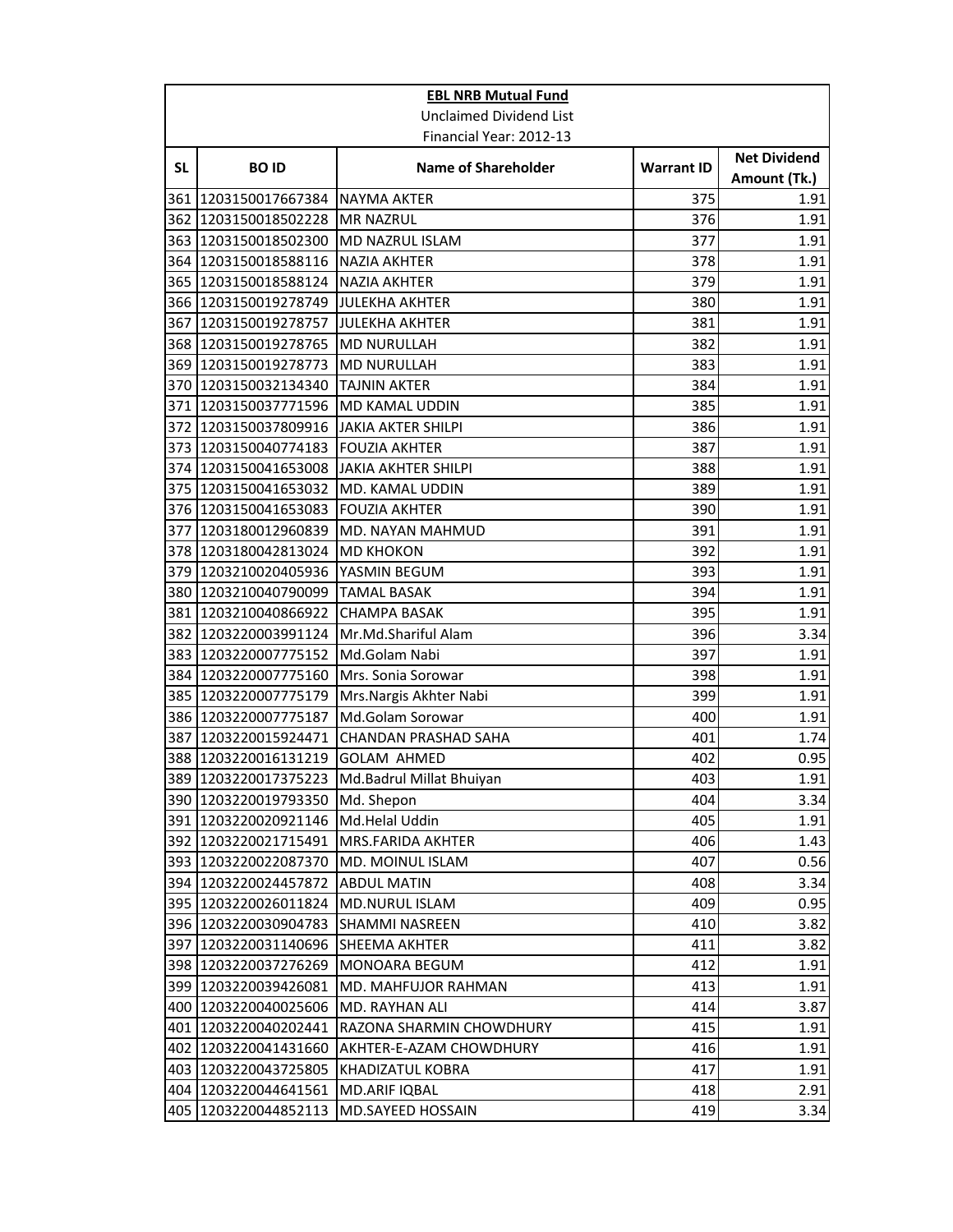|    | <b>EBL NRB Mutual Fund</b>                   |                                       |                   |                                     |
|----|----------------------------------------------|---------------------------------------|-------------------|-------------------------------------|
|    |                                              | <b>Unclaimed Dividend List</b>        |                   |                                     |
|    |                                              | Financial Year: 2012-13               |                   |                                     |
| SL | <b>BOID</b>                                  | <b>Name of Shareholder</b>            | <b>Warrant ID</b> | <b>Net Dividend</b><br>Amount (Tk.) |
|    | 406 1203250018128268                         | IAL-HAJ MD. ABDUL AWAL BHUYAN         | 420               | 1.91                                |
|    | 407 1203260014886046                         | MOHAMMAD RAJIBULLAH IBNE BASHI        | 421               | $\overline{2}$                      |
|    | 408 1203260018031286                         | <b>MOHAMMAD OBAIDULLAH IBNE BASHI</b> | 422               | 1.91                                |
|    | 409 1203260019312297                         | <b>SOFIA PARVIN</b>                   | 423               | 2.39                                |
|    | 410 1203260023029260                         | <b>SYED ASHRAF ALI</b>                | 424               | 1.91                                |
|    | 411 1203260023029295                         | <b>SULTANA ALI</b>                    | 425               | 1.91                                |
|    | 412 1203260023029386                         | <b>SYED ASHRAF ALI</b>                | 426               | 1.91                                |
|    | 413 1203260023029426                         | REHANA ZAMAN                          | 427               | 1.91                                |
|    | 414 1203260023029469                         | <b>AFIA NAYEEM</b>                    | 428               | 1.91                                |
|    | 415 1203260023029517                         | <b>AFIA NAYEEM</b>                    | 429               | 1.91                                |
|    | 416 1203260038283984                         | <b>FAROOQ REZA</b>                    | 430               | 1.91                                |
|    | 417 1203260038284285                         | <b>ROZINA BEGUM</b>                   | 431               | 1.91                                |
|    | 418 1203260039431549                         | MD ANISUZZAMAN SWAPAN                 | 432               | 3.87                                |
|    | 419 1203260041540667                         | MD ISTIAUK SARWAT RAHMAN              | 433               | 1.91                                |
|    | 420 1203260041540723                         | <b>MD ISTIAUK SARWAT RAHMAN</b>       | 434               | 1.91                                |
|    | 421 1203260041550458                         | <b>BIKASH BARAI</b>                   | 435               | 1.91                                |
|    | 422 1203260041550573                         | <b>BIKASH BARAI</b>                   | 436               | 1.91                                |
|    | 423 1203260043045341                         | <b>FAROOQ REZA</b>                    | 437               | 1.91                                |
|    | 424 1203300029266719                         | MD.SAZZADUR RAHMAN                    | 438               | 1.91                                |
|    | 425 1203300029266786                         | <b>MST.MUKTARA KHATUN</b>             | 439               | 1.91                                |
|    | 426 1203300033315599                         | MD.AMINUL ISLAM.                      | 440               | 1.43                                |
|    | 427 1203300034834604                         | MD.ASHADUL ISLAM                      | 441               | 1.91                                |
|    | 428 1203300034834612                         | MST.JINAT SHAHRIN TOHURA              | 442               | 1.91                                |
|    | 429 1203300034836887                         | <b>MST.JINAT SHAHRIN TOHURA</b>       | 443<br>444        | 1.91                                |
|    | 430 1203300034836900                         | MD.ASHADUL ISLAM                      |                   | 1.91<br>3.87                        |
|    | 431 1203320007205790<br>432 1203320016326246 | MD.GONI AMIN<br><b>TASNUBHA AKTER</b> | 445<br>446        |                                     |
|    | 433 1203320016326254                         | <b>TASNUBHA AKTER</b>                 | 447               | 1.91<br>1.91                        |
|    | 434 1203320016326262 ATAUR RAHMAN            |                                       | 448               | 1.91                                |
|    | 435 1203350019239174                         | <b>MD MOSHARRAF HOSSAIN</b>           | 449               | 3.82                                |
|    | 436 1203370039962982                         | <b>HASINA AKTER DOLLY</b>             | 450               | 1.91                                |
|    | 437 1203390006798092                         | MOHAMMAD ABU MUSA                     | 451               | 1.91                                |
|    | 438 1203390012410925                         | SYEDA ASMA ARA                        | 452               | 3.43                                |
|    | 439 1203410015018890                         | CAPT. GOLAM MOHIUDDIN QUADREY         | 453               | 0.13                                |
|    | 440 1203410043338282                         | K. M. MOSTAFA KAMAL MONJU             | 454               | 3.82                                |
|    | 441 1203440032553444                         | <b>SHAMIMA NASRIN</b>                 | 455               | 3.43                                |
|    | 442 1203440043314769                         | MR. SUDHIR KUMAR ROY                  | 456               | 2.08                                |
|    | 443 1203490011331423                         | MD ALAUDDIN TAPADER                   | 457               | 1.91                                |
|    | 444 1203490011331862                         | MD ALAUDDIN TAPADER                   | 458               | 1.91                                |
|    | 445 1203510000275293                         | SARASWATI BANIK                       | 459               | 0                                   |
|    | 446 1203510027821741                         | NOWSHER AHMED CHOWDHURY               | 460               | 1.91                                |
|    | 447 1203520015459615                         | <b>UCBL</b>                           | 461               | 3.69                                |
|    | 448 1203550043221967                         | RUBI RANI DATTA                       | 462               | 1.91                                |
|    | 449 1203600020661963                         | <b>HASINA AHMED</b>                   | 463               | 1.91                                |
|    | 450 1203600035530690                         | <b>MEHJABEEN MAHTAB</b>               | 464               | 1.91                                |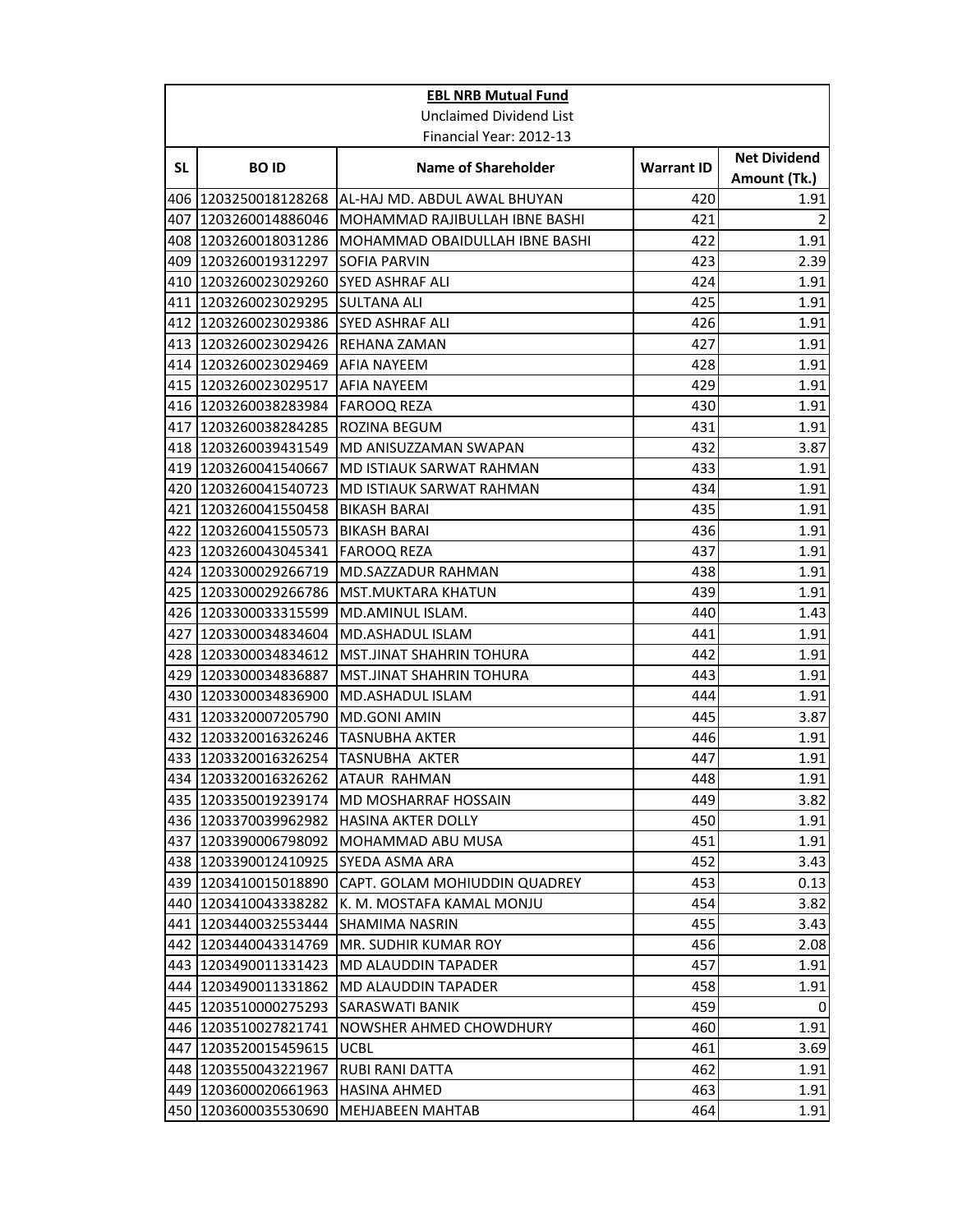|    | <b>EBL NRB Mutual Fund</b> |                                           |                   |                                     |  |
|----|----------------------------|-------------------------------------------|-------------------|-------------------------------------|--|
|    |                            | Unclaimed Dividend List                   |                   |                                     |  |
|    | Financial Year: 2012-13    |                                           |                   |                                     |  |
| SL | <b>BOID</b>                | <b>Name of Shareholder</b>                | <b>Warrant ID</b> | <b>Net Dividend</b><br>Amount (Tk.) |  |
|    | 451 1203600040048216       | <b>MD.MASHIUR RAHMAN</b>                  | 465               | 1.91                                |  |
|    | 452 1203610017222031       | S.M. SHAFIQUL ISLAM                       | 466               | 1.95                                |  |
|    | 453 1203620035228177       | <b>MAHMUDUL KARIM</b>                     | 467               | 3.87                                |  |
|    | 454 1203620036437144       | <b>JOBAIR</b>                             | 468               | 1.91                                |  |
|    | 455 1203630031713368       | <b>NAZMA AKTER</b>                        | 469               | 1.91                                |  |
|    | 456 1203630031713376       | <b>NAZMA AKTER</b>                        | 470               | 1.91                                |  |
|    | 457  1203630037467303      | <b>MITALI SARKER</b>                      | 471               | 1.91                                |  |
|    | 458 1203640015981876       | Mir Motiur Rahman                         | 472               | 1.91                                |  |
|    | 459 1203640023041541       | MIR MOTIUR RAHMAN                         | 473               | 1.91                                |  |
|    | 460 1203650008897911       | CAPT.M.RAFIQUL ISLAM                      | 474               | 1.91                                |  |
|    | 461 1203650008946478       | CAPT.M.RAFIQUL ISLAM                      | 475               | 1.91                                |  |
|    | 462 1203650008946494       | <b>MRS NURI ISLAM</b>                     | 476               | 1.91                                |  |
|    | 463 1203650009301326       | AFROZA JASIM                              | 477               | 1.91                                |  |
|    | 464 1203650010174692       | FARHANA YASMEEN                           | 478               | 1.91                                |  |
|    | 465 1203680018880070       | IND. & INF. DEV. FIN. CO. LTD.            | 479               | 3.56                                |  |
|    | 466 1203710005016542       | MR. MD. MOSTAQUE AHMED                    | 480               | 1.91                                |  |
|    | 467 1203710010071761       | MRS. HAFIZA BEGUM                         | 481               | 1.91                                |  |
|    | 468 1203710010531718       | MS. AMENA BEGUM                           | 482               | 1.91                                |  |
|    | 469 1203710010531793       | MR. TAREQUE AHMED SOHEL                   | 483               | 1.91                                |  |
|    | 470 1203710011920565       | MD. NEZAM UDDIN                           | 484               | 1.91                                |  |
|    | 471 1203710012838152       | MD. MOSTAQUE AHMED                        | 485               | 1.91                                |  |
|    | 472 1203720042729563       | MD. BOZLUR RAHMAN                         | 486               | 1.91                                |  |
|    | 473 1203780039614885       | Md. Hasan Reza                            | 487               | 1.91                                |  |
|    | 474 1203780039620397       | Noushin Akter                             | 488               | 1.91                                |  |
|    | 475 1203780039620402       | Md. Hasan Reza                            | 489               | 1.91                                |  |
|    | 476 1203780039620429       | Noushin Akter                             | 490               | 1.91                                |  |
|    | 477 1203780044671581       | Golam Moinuddin                           | 491               | 3.82                                |  |
|    | 478 1203810024979451       | <b>ASM SEFAUL ISLAM</b>                   | 492               | 1.91                                |  |
|    |                            | 479 1203830041020953 A.T.M. BAZLUR RASHID | 493               | 1.91                                |  |
|    | 480 1203830041021048       | A.T.M. BAZLUR RASHID                      | 494               | 1.91                                |  |
|    | 481 1203830041021099       | NUSRAT JAHAN PUTUL                        | 495               | 1.91                                |  |
|    | 482 1203830041021155       | TAHSIN RAHMAN                             | 496               | 1.91                                |  |
|    | 483 1203830041021246       | TANJINA ISLAM                             | 497               | 1.91                                |  |
|    | 484 1203830041021396       | <b>NOOR E SHAHEEN</b>                     | 498               | 1.91                                |  |
|    | 485 1203830041021444       | MD. ZAKIR HOSSAIN                         | 499               | 1.91                                |  |
|    | 486 1203830041024499       | <b>NOOR E JESMIN</b>                      | 500               | 1.91                                |  |
|    | 487 1203850020132299       | SAMARESH BHATTACHARJEE                    | 501               | 1.91                                |  |
|    | 488 1203850029238098       | <b>JAHANGIR KABIR</b>                     | 502               | 1.43                                |  |
|    | 489 1203850034879309       | MOHAMMAD JAHANGIR ALAM                    | 503               | 1.91                                |  |
|    | 490 1203850037479342       | SAHIDA AKHTER                             | 504               | 3.82                                |  |
|    | 491 1203850037510186       | MD. ZARULLAH KHAN                         | 505               | 3.87                                |  |
|    | 492 1203850037510194       | DR.RAWSHAN ARA PERVIN                     | 506               | 3.39                                |  |
|    | 493 1203850038296291       | <b>MAMUNUR RASHID</b>                     | 507               | 1.43                                |  |
|    | 494 1203850040192326       | A.K.M.MD.MAHMUDUR RASHID SUMON            | 508               | 1.04                                |  |
|    | 495 1203850040758963       | MOHAMMAD SALAHUDDIN                       | 509               | 3.95                                |  |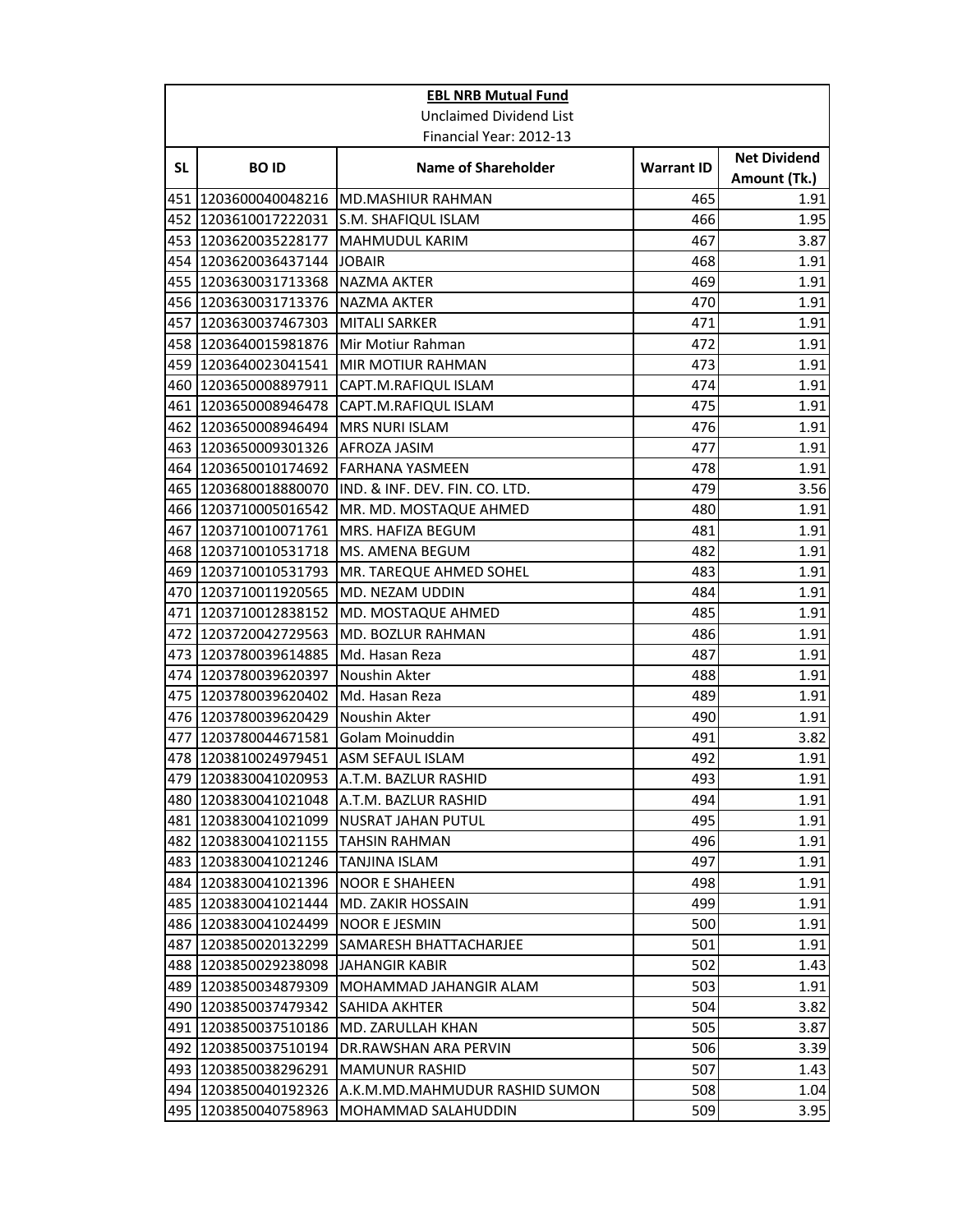|    | <b>EBL NRB Mutual Fund</b>                   |                                                |                   |                                     |
|----|----------------------------------------------|------------------------------------------------|-------------------|-------------------------------------|
|    |                                              | Unclaimed Dividend List                        |                   |                                     |
|    |                                              | Financial Year: 2012-13                        |                   |                                     |
| SL | <b>BOID</b>                                  | <b>Name of Shareholder</b>                     | <b>Warrant ID</b> | <b>Net Dividend</b><br>Amount (Tk.) |
|    | 496 1203850040855261                         | ABDUL ALIM                                     | 510               | 0.04                                |
|    | 497 1203880030043496                         | <b>MD. MORSHEDUL KABIR</b>                     | 511               | 3.82                                |
|    | 498 1203880033818756                         | LITON CHANDRA SAHA                             | 512               | 1.91                                |
|    | 499 1203880036998563                         | MD. SHOWKAT ALI                                | 513               | 1.91                                |
|    | 500 1203900018924657                         | IJESMIN ARA TALUKDER                           | 514               | 1.91                                |
|    | 501 1203900018924673                         | JESMIN ARA TALUKDER                            | 515               | 1.91                                |
|    | 502 1203950032974124                         | MD. ABDUL HAI AZAD                             | 516               | 1.91                                |
|    | 503 1203970033884890                         | <b>MD. HUMAUN KABIR</b>                        | 517               | 1.91                                |
|    | 504 1203970033987622                         | <b>MD. HUMAUN KABIR</b>                        | 518               | 1.91                                |
|    | 505 1203970033987630                         | MD. ISMAIL                                     | 519               | 1.91                                |
|    | 506 1203970033987649                         | MD. ISMAIL                                     | 520               | 1.91                                |
|    | 507 1203970040615370                         | MD. AMINUL ISLAM                               | 521               | 1.91                                |
|    | 508 1203970040615397                         | <b>HOSNA KHATUN</b>                            | 522               | 1.91                                |
|    | 509 1203970043227576                         | HOSNA KHATUN                                   | 523               | 1.91                                |
|    | 510 1204000032935981                         | <b>MASUDA RUMMAN</b>                           | 524               | 1.91                                |
|    | 511 1204000032937343                         | <b>SELINA AKHTER</b>                           | 525               | 1.91                                |
|    | 512 1204030000313377                         | MS. SHAHNAJ AKTER                              | 526               | 1.91                                |
|    | 513 1204030019548903                         | <b>SHAHNAJ AKTER</b>                           | 527               | 1.91                                |
|    | 514 1204050042726371                         | MD. YEASIN ARAFAT                              | 528               | 1.91                                |
|    | 515 1204090004191881                         | <b>TAUHIDUL ASHRAF</b>                         | 529               | $1\overline{ }$                     |
|    | 516 1204090017445929                         | MD. ASHFAQUR RAHMAN                            | 530               | 1.91                                |
|    | 517 1204090025811227                         | <b>BELAL AHMED RAJU</b>                        | 531               | 3.87                                |
|    | 518 1204090033265002                         | TAHMINA LATIF                                  | 532               | 2.87                                |
|    | 519 1204090044443274                         | <b>MUKSUDA AKTHER</b>                          | 534               | 2.87                                |
|    | 520 1204090045220725                         | <b>SUDHIR KUMAR ROY</b>                        | 535               | 2.78                                |
|    | 521 1204100028247776                         | MRS. IMRANA JANNAT EVA                         | 536               | 1.91                                |
|    | 522 1204100028247792                         | MD. KAWSAR AHMED                               | 537               | 1.91                                |
|    | 523 1204130042260365                         | <b>MD. MOKSEDUR RAHMAN</b>                     | 538               | 1.91                                |
|    | 524 1204140040836393                         | MR. MOHAMMAD ZUBAYER                           | 539               | 1.91                                |
|    | 525 1204180022665427                         | MD. SHARIF UDDIN SARKER                        | 540               | 1.91                                |
|    | 526 1204180030410578                         | <b>FARID UDDIN SARKER</b>                      | 541               | 1.91                                |
|    | 527 1204180030410594                         | MD. SHAHJAHAN SARKER                           | 542               | 1.91                                |
|    | 528 1204180041299663                         | <b>MOHAMMED MONJUR HOSSAIN</b>                 | 543               | 1.91                                |
|    | 529 1204180041825476                         | <b>MOHAMMED MONJUR HOSSAIN</b>                 | 544               | 1.91                                |
|    | 530 1204220018114626                         | <b>MD. MONIR UDDIN</b>                         | 545               | 3.43                                |
|    | 531 1204280038336273<br>532 1204290030643950 | <b>IMON CHANDRA DAS</b><br><b>ABDUL QUDDUS</b> | 546<br>547        | 1.91                                |
|    | 533 1204290033745298                         | <b>CHABI DAS GUPTA</b>                         | 548               | 1.91<br>1.91                        |
|    | 534 1204290041588132                         | <b>FARJANA SHARMIN</b>                         | 549               | 1.91                                |
|    | 535 1204310043235483                         | MD ALAMGIR MIAH                                | 550               | 1.91                                |
|    | 536 1204310043236587                         | MRS REHANA PARVIN                              | 551               | 1.91                                |
|    | 537 1204330012373431                         | TASLIMA SULTANA                                | 552               | 2.43                                |
|    | 538 1204340003844508                         | Md. Mahfuzur Rahman                            | 554               | 1.04                                |
|    | 539 1204430043584387                         | RAFIKA FARID                                   | 555               | 1.95                                |
|    | 540 1204430043584395                         | <b>NASIR MAHMUD</b>                            | 556               | 0.04                                |
|    |                                              |                                                |                   |                                     |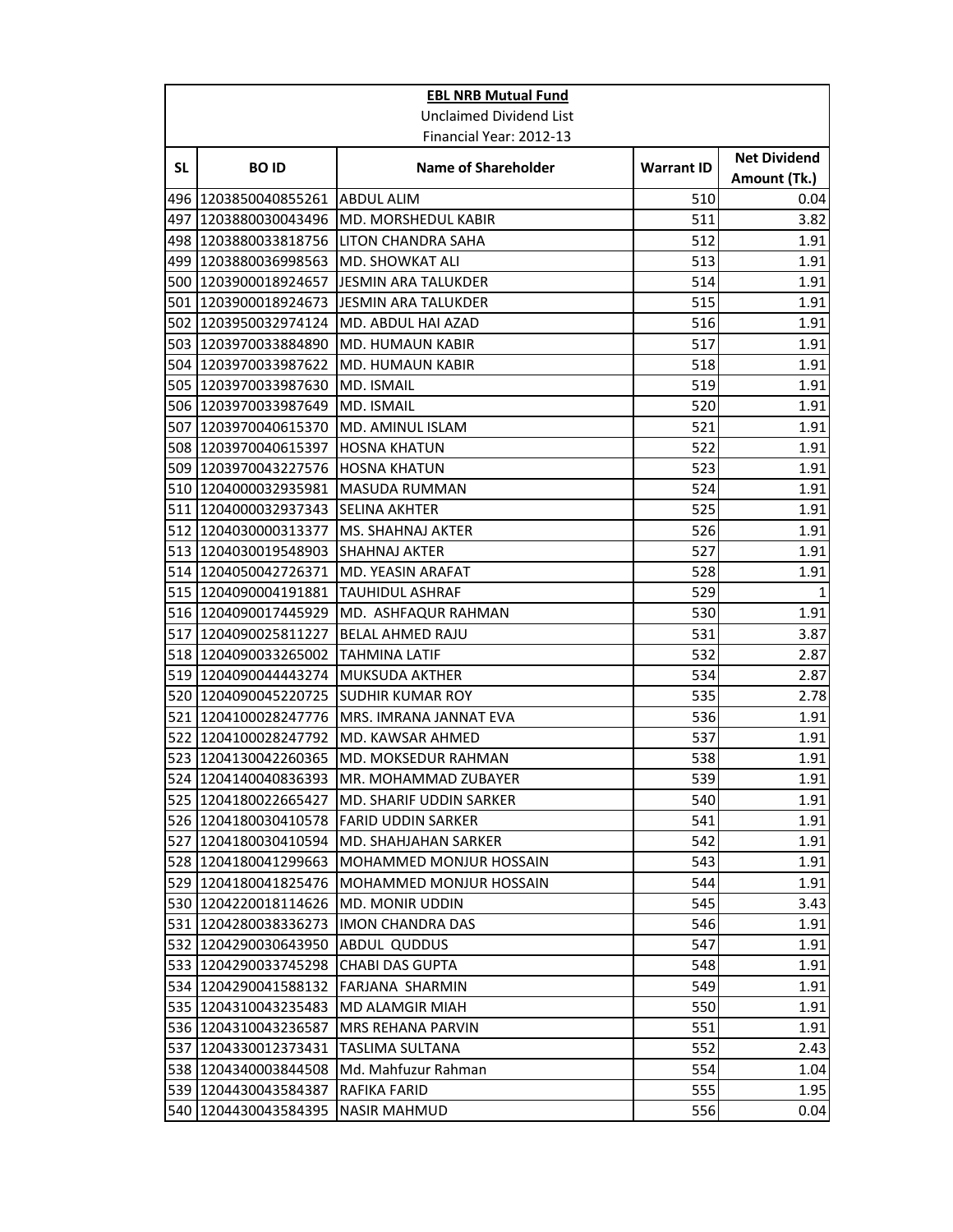| <b>EBL NRB Mutual Fund</b>     |                                   |                                              |                   |                                     |
|--------------------------------|-----------------------------------|----------------------------------------------|-------------------|-------------------------------------|
| <b>Unclaimed Dividend List</b> |                                   |                                              |                   |                                     |
|                                |                                   | Financial Year: 2012-13                      |                   |                                     |
| <b>SL</b>                      | <b>BOID</b>                       | <b>Name of Shareholder</b>                   | <b>Warrant ID</b> | <b>Net Dividend</b><br>Amount (Tk.) |
|                                |                                   | 541 1204490026112766 SAIFUDDIN MAHMUD        | 558               | 3.87                                |
|                                |                                   | 542 1204490035932528 S.M. SAIFUL GHANI TAPAN | 559               | 1.91                                |
|                                | 543 1204490036968312              | <b>CHOWDHURY MOHAMMED HANIF</b>              | 560               | 1.6                                 |
|                                | 544 1204490038513588              | MD. RUHUL AMIN                               | 561               | 3.87                                |
|                                | 545 1204590019497521              | JASHIM UDDIN                                 | 562               | 1.6                                 |
|                                | 546 1204590019881315 Jashim Uddin |                                              | 563               | 1.3                                 |
|                                | 547 1204730032200692              | UNIQUE HOTEL & RESORTS LTD                   | 566               | 2.78                                |
|                                | 548 1204730033588384              | <b>BORAK REAL ESTATE (PVT) LTD</b>           | 567               | 3.43                                |
|                                | 549 1204730034262763              | <b>Shamim Noor</b>                           | 568               | 2.95                                |
|                                | 550 1204730037032205              | Unique Ceramic Industries (Pvt               | 569               | 3.56                                |
|                                | 551 1204730043541269              | Sudhir Kumar Saha                            | 570               | 2.08                                |
|                                | 552 1204760039048120              | DIPAK JUTI CHOUDHURY                         | 571               | 1.91                                |
|                                | 553 1204900043245860              | <b>HASINA BEGUM</b>                          | 572               | 1.91                                |
|                                | 554 1205150020320835              | MOHAMMAD MAHBUB RABBANI                      | 573               | 3.87                                |
|                                | 555 1205600048622103              | <b>MD. SHOHEL RANA</b>                       | 574               | 1.43                                |
|                                | 556 1301030001068002              | Kasturi Chowdhury                            | 575               | 4.17                                |
|                                | 557 1301030003921016              | <b>Titu Bhowmick</b>                         | 576               | 1.91                                |
|                                | 558 1601620018043207              | S M M RAHMAN                                 | 578               | 1.91                                |
|                                | 559 1601620018044089              | S M A MATIN                                  | 579               | 0.95                                |
|                                | 560 1601620018271761 A. A. ARIF   |                                              | 580               | 1.91                                |
|                                | 561 1601620018334743 M A S KAMAL  |                                              | 581               | 3.82                                |
|                                | 562 1601620018361270 S M A UDDIN  |                                              | 582               | 1.91                                |
| 563                            | 1601620018656804 M Z ISLAM        |                                              | 583               | 1.91                                |
|                                | 564 1601620019267019 M H MAMUN    |                                              | 584               | 1.91                                |
|                                | 565 1601620019353943 B K DHAR     |                                              | 585               | 1.91                                |
|                                | 566 1601620019718545 M N ISLAM    |                                              | 586               | 3.34                                |
|                                | 567 1601620020797578  F H IQBAL   |                                              | 587               | 1.91                                |
|                                | 568 1601620020828286              | R J CHAKMA                                   | 588               | 3.82                                |
|                                | 569 1601620021346507 M M ISLAM    |                                              | 589               | 1.91                                |
|                                | 570 1601620021413936 A GHOSH      |                                              | 590               | 1.91                                |
|                                | 571 1601620021631998 M R A BISWAS |                                              | 591               | 0.95                                |
| 572                            | 1601620022002021                  | IM HASAN                                     | 592               | 1.91                                |
|                                | 573 1601620022274377              | S M N ALAM                                   | 593               | 1.43                                |
|                                | 574 1601620022277131 R KARIM      |                                              | 594               | 1.91                                |
|                                | 575 1601620023121150              | IN PERVIN                                    | 595               | 3.34                                |
|                                | 576 1601620023128524              | A HOSSAIN                                    | 596               | 1.91                                |
| 577                            | 1601620023739841                  | M NURUSSAFA                                  | 597               | 1.91                                |
|                                | 578 1601620025268391              | <b>MAH CHOWDHURY</b>                         | 598               | 3.34                                |
|                                | 579 1601620025525611              | D MOHAMMED                                   | 599               | 1.91                                |
|                                | 580 1601620025813812              | <b>K MALEK</b>                               | 600               | 3.34                                |
| 581                            | 1601620025814453                  | M M T HAIDER                                 | 601               | 3.82                                |
|                                | 582 1601620025949296              | R U AHMED                                    | 602               | 3.82                                |
|                                | 583 1601620026542754              | A P BISWAS                                   | 603               | 1.91                                |
|                                | 584 1601620027139309              | A K M AZAD                                   | 604               | 1.91                                |
|                                | 585 1601620027895920              | KHANDKER MASUD AHMED                         | 605               | 1.91                                |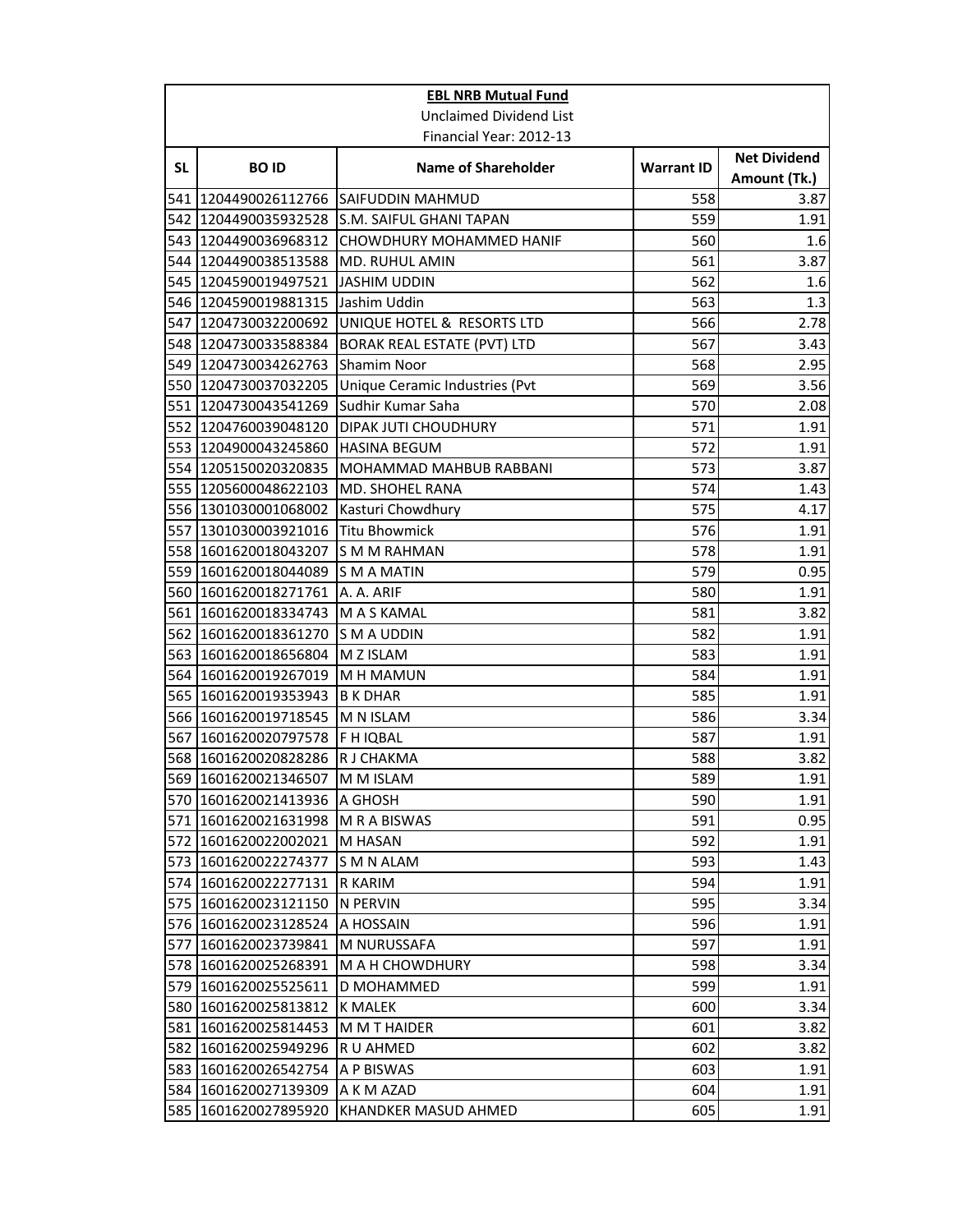| <b>EBL NRB Mutual Fund</b>     |                                  |                            |                   |                                     |
|--------------------------------|----------------------------------|----------------------------|-------------------|-------------------------------------|
| <b>Unclaimed Dividend List</b> |                                  |                            |                   |                                     |
|                                |                                  | Financial Year: 2012-13    |                   |                                     |
| SL.                            | <b>BOID</b>                      | <b>Name of Shareholder</b> | <b>Warrant ID</b> | <b>Net Dividend</b><br>Amount (Tk.) |
|                                | 586 1601620028836013             | IA AHMED                   | 606               | 3.34                                |
|                                | 587 1601620029399172             | <b>B</b> M R HAQ           | 607               | 1.91                                |
|                                | 588 1601620030459543             | <b>ZISLAM</b>              | 608               | 1.91                                |
|                                | 589 1601620030466879             | <b>B K R CHOWDHURY</b>     | 609               | 1.91                                |
|                                | 590 1601620030557861             | M Z ISLAM                  | 610               | 3.34                                |
|                                | 591 1601620030749405             | <b>B K PODDER</b>          | 611               | 3.82                                |
|                                | 592 1601620030928106             | K I M M U RAHMAN           | 612               | 1.91                                |
|                                | 593 1601620031210861             | M M HOSSAIN                | 613               | 1.91                                |
|                                | 594 1601620031330688             | M J ALAM                   | 614               | 1.91                                |
|                                | 595 1601620032720601             | <b>M N HAQUE</b>           | 615               | 1.91                                |
|                                | 596 1601620033410000             | <b>SISLAM</b>              | 616               | 1.91                                |
|                                | 597 1601620033769373             | M M HOSSAIN                | 617               | 3.34                                |
|                                | 598 1601620034291701             | A A MASUD                  | 618               | 1.91                                |
|                                | 599 1601620034845285             | N HUDA                     | 619               | 3.82                                |
|                                | 600 1601620034904459             | <b>D D GUPTA</b>           | 620               | 1.43                                |
|                                | 601 1601620037576690             | <b>R KARIM</b>             | 621               | 3.34                                |
|                                | 602 1601620039232214             | N HASAN                    | 622               | 1.91                                |
|                                | 603 1601620039908951             | S L RAHAMAN                | 623               | 1.91                                |
|                                | 604 1601620039919251             | <b>F AHMED</b>             | 624               | 0.95                                |
|                                | 605 1601620040053949             | <b>S C ROY</b>             | 625               | 1.43                                |
|                                | 606 1601620040343934             | S A H KAZI                 | 626               | 3.82                                |
|                                | 607 1601620040582531             | M A ISLAM                  | 627               | 1.43                                |
|                                | 608 1601620040627658             | <b>IM SHAFIQUE</b>         | 628               | 1.91                                |
|                                | 609 1601620040836385             | A S M M R KHALILI          | 629               | 1.91                                |
|                                | 610 1601620040839552             | M A HOSSAIN                | 630               | 3.82                                |
|                                | 611 1601620041296113             | R ISLAM                    | 631               | 3.82                                |
|                                | 612 1601620041840759 M S HOSSAIN |                            | 632               | 1.91                                |
|                                | 613 1601620041852937             | K M HAMID                  | 633               | 0.95                                |
|                                | 614 1601620042071252 M A H FAKIR |                            | 634               | 3.82                                |
|                                | 615 1601620042216125             | M ISLAM                    | 635               | 1.91                                |
|                                | 616 1601620042473066             | M A A KHAN                 | 636               | 1.91                                |
|                                | 617 1601620042531583             | <b>M R HOSSAIN</b>         | 637               | 1.91                                |
|                                | 618 1601620042583886             | M M A MIAZI                | 638               | 2.91                                |
|                                | 619 1601620042585438             | M A Q MAZUMDER             | 639               | 1.04                                |
|                                | 620 1601620042626997             | <b>S AKTHER</b>            | 640               | 1.91                                |
|                                | 621 1601620042627389             | M A HOSSAIN                | 641               | 1.91                                |
|                                | 622 1601620042717607             | F DEEBA                    | 642               | 0.95                                |
|                                | 623 1601620042844288             | W A PANNI                  | 643               | 1.91                                |
|                                | 624 1601620042872842             | R BARUA                    | 644               | 1.91                                |
|                                | 625 1601620042886508             | M A A KHAN                 | 645               | 1.91                                |
|                                | 626 1601620042902232             | M M RAHMAN                 | 646               | 1.91                                |
|                                | 627 1601620042903328             | M R KARIM                  | 647               | 2.87                                |
|                                | 628 1601620042903550             | M M KARIM                  | 648               | 3.34                                |
|                                | 629 1601620042904365             | M H O RASHID               | 649               | 3.34                                |
|                                | 630 1601620042933718             | M R ISLAM                  | 650               | 1.91                                |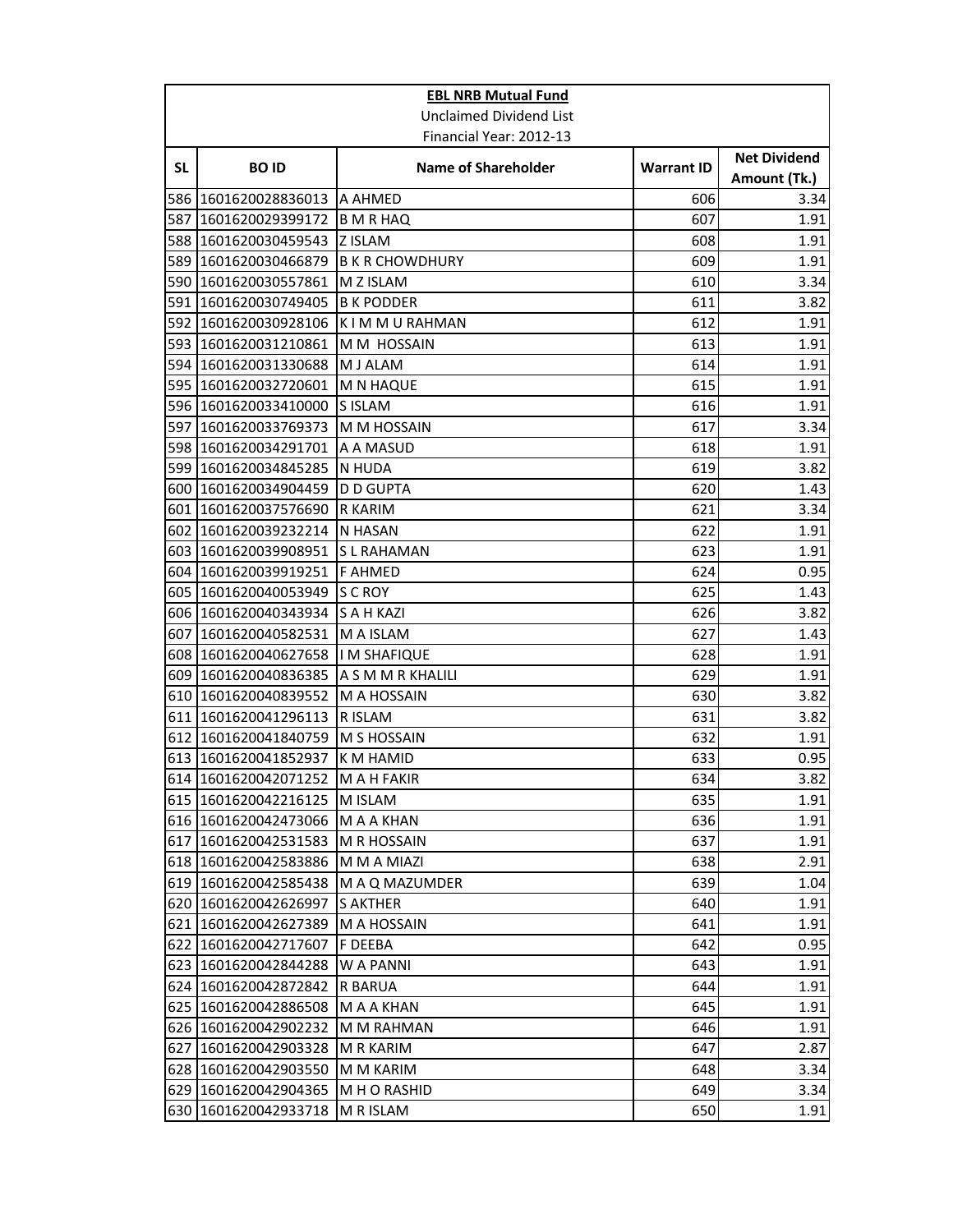| <b>EBL NRB Mutual Fund</b>     |                                          |                                   |                   |                                     |
|--------------------------------|------------------------------------------|-----------------------------------|-------------------|-------------------------------------|
| <b>Unclaimed Dividend List</b> |                                          |                                   |                   |                                     |
|                                |                                          | Financial Year: 2012-13           |                   |                                     |
| SL                             | <b>BOID</b>                              | <b>Name of Shareholder</b>        | <b>Warrant ID</b> | <b>Net Dividend</b><br>Amount (Tk.) |
|                                | 631 1601620042935163                     | IF P DIPA                         | 651               | 1.91                                |
|                                | 632 1601620042939236                     | IM A MAMUN                        | 652               | 2.87                                |
|                                | 633 1601620042965588                     | <b>TISLAM</b>                     | 653               | 1.91                                |
|                                | 634 1601620043047241                     | A ARIF                            | 654               | 1.91                                |
|                                | 635 1601620043144474                     | R M ALAM                          | 655               | 1.91                                |
|                                | 636 1601620043145500                     | <b>S K ROY</b>                    | 656               | 1.91                                |
|                                | 637 1601620043173562 S M Z HAQUE         |                                   | 657               | 0.95                                |
|                                | 638 1601880000066582                     | <b>BIPLAB KUMAR SAHA</b>          | 658               | 1.91                                |
|                                | 639 1601880000105438                     | DR. A. K. M. SHAMSUL HAQUE        | 659               | 1.91                                |
|                                | 640 1601880004025586                     | MRS. SHAMIM ARA HAQUE             | 660               | 1.91                                |
|                                | 641 1601880004031071                     | MS. HUMAYRA SHAMS                 | 661               | 1.91                                |
|                                | 642 1601880004031081                     | MS. RAKSHANDA SHAMSUL HAQUE       | 662               | 1.91                                |
|                                | 643 1601880004213311                     | DR. A.K.M. SHAMSUL HAQUE          | 663               | 1.91                                |
|                                | 644 1601880014041179                     | Md. Neamul Bashir                 | 664               | 2.82                                |
|                                | 645 1601880015924471                     | <b>CHANDAN PRASHAD SAHA</b>       | 665               | 2.43                                |
|                                | 646 1601880019711650                     | <b>MINHAZ MIAH</b>                | 666               | 3.39                                |
|                                | 647 1601880030850895                     | MR. MD. MOJIBUR RAHMAN            | 667               | 1.91                                |
|                                | 648 1601880033977063                     | KAZI KHALILUR RAHMAN              | 668               | 1.43                                |
|                                | 649 1601880033989043                     | UZZAL KAZI                        | 669               | 1.91                                |
|                                | 650 1601880034264323                     | MUTUAL TRUST BANK LTD.            | 670               | 0.47                                |
|                                | 651 1601880034861843                     | <b>DIPALI DEVI</b>                | 671               | 1.91                                |
|                                | 652 1601880034966585                     | ARIFUL AZAM CHOWDHURY             | 672               | 1.91                                |
|                                | 653 1601880047542021                     | MD. INZAMAM-UL-HAQ                | 673               | 3.82                                |
|                                | 654 1602070002091253                     | MRS. MOMTAZ BEGUM                 | 674               | 1.91                                |
|                                | 655 1602070002091296                     | <b>DR ASM NAWSHAD UDDIN AHMED</b> | 675               | 1.91                                |
|                                | 656 1602170033553320                     | 2196 - KAZI NAZRUL ISLAM          | 676               | 1.91                                |
|                                | 657 1602480019243629                     | <b>EXIM Bank</b>                  | 677               | 0.91                                |
|                                | 658 1604420046900562                     | PFCML-I/A:A0210                   | 679               | 2.95                                |
|                                | 659 1604580021167509 EBL 1st Mutual Fund |                                   | 680               | 1.04                                |
|                                | 660 1604580022706413                     | <b>IFIC Bank 1st Mutual Fund</b>  | 681               | 3.87                                |
|                                | 661 1604580022706421                     | Trust Bank 1st Mutual Fund        | 682               | $\overline{2}$                      |
|                                | 662 1604620032139806                     | Popular Life 1st Mutual Fund      | 683               | 0.95                                |
|                                | 663 1604620033421010                     | PHP First Mutual Fund             | 684               | 2.95                                |
|                                | 664 1604620037592504                     | MOHAMMAD IRFAN FOIZ               | 685               | 0.95                                |
|                                | 665 1604620040091494                     | MOHAMMAD NUR ALAM                 | 686               | 1.91                                |
|                                | 666 1604620040832210                     | MR. KAWSAR RAHMAN MIA             | 687               | 3.82                                |
| 667                            | 1604620042315159                         | SK. MD. BAKHTIAR HOSSAIN          | 688               | 3.34                                |
|                                | 668 1604620042315167                     | SK. MD. BAKHTIAR HOSSAIN          | 689               | 3.34                                |
|                                | 669 1604620042921896                     | MOHAMMED AZAD HOSSAIN             | 690               | 0.95                                |
|                                | 670 1605130046365955                     | MIR CERAMIC LIMITED               | 691               | 2.78                                |
|                                | 671 1605130046366347                     | Sunirmal Chowdhury                | 692               | 4.17                                |
|                                | 672 1605130046366561                     | Arun Bikash Das                   | 693               | 4.17                                |
|                                | 673 1605130046367531                     | AK. Shamsuddin Khan               | 695               | 1.78                                |
|                                | 674 1605130046369324                     | Shamanzar Shama Khan              | 696               | 1.78                                |
|                                | 675 1605360048069972                     | KAZI HANIF SIDDIQUE               | 697               | 1.91                                |